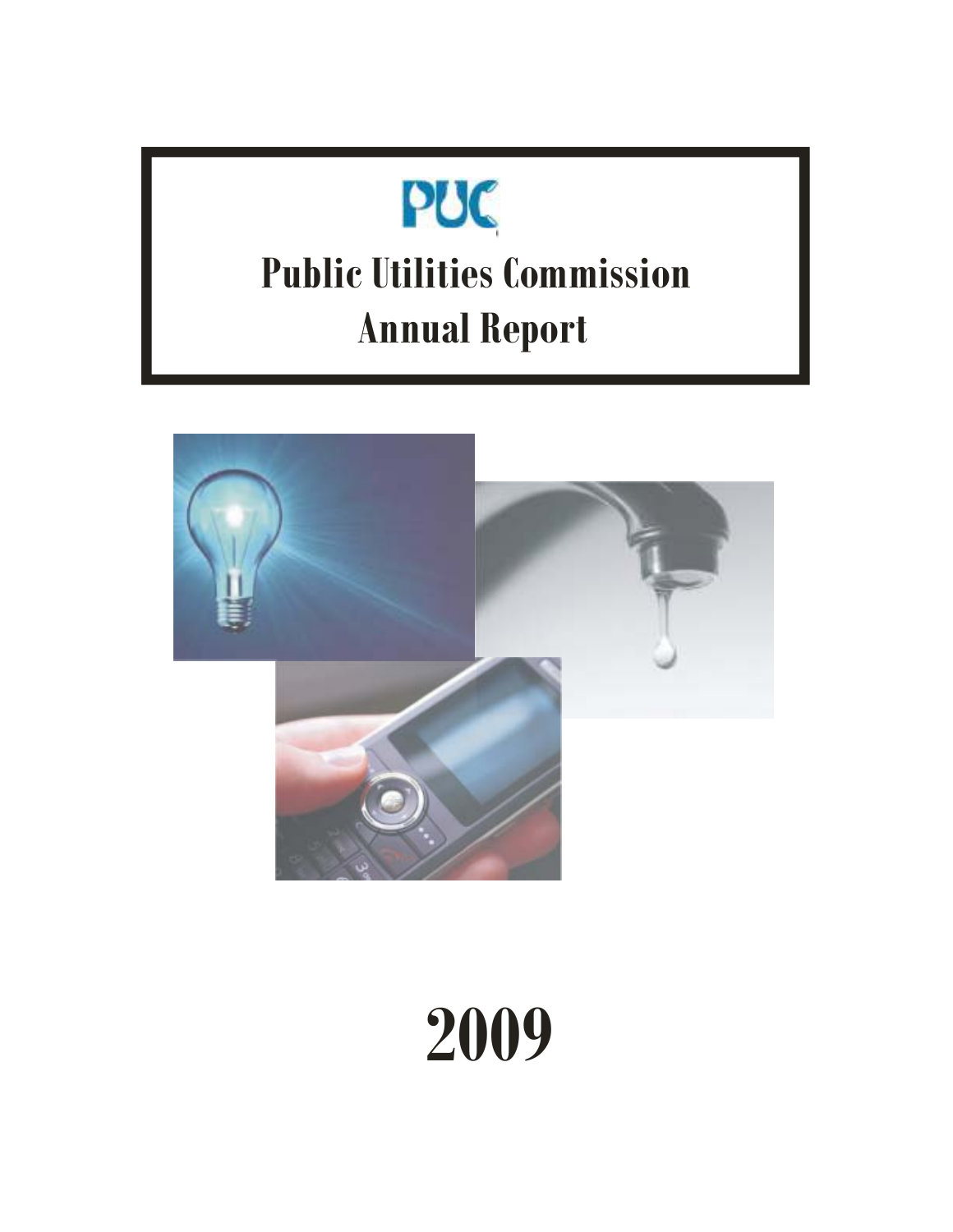# FROM THE DESK OF THE CHAIRMAN *Justice Prem Persaud CCH (ret'd)*



 *The year 2009 has been a challenging but successful one for the Commission. We have had reasons to be pleased that we are acquiring a reputation as a competent and independent regulatory body which holds the scales evenly between the utility companies under our purview and consumers.* 

*The hallmark of an effective organization is its ability to identify and develop clear, concise and shared principles which guide its conduct as well as its relationships with the outer society. We are extremely proud of the set of defined values and best practices on regulation—albeit, hemmed in by statutory constraints - within which we operate.* 

*In our society, gaining notoriety for criticizing, in the name of freedom of expression and of free speech, anything that appears pro-something or the other, without any regard to the truth, is given great publicity. So let me set out the guiding factor in the performance of our duties. We invite all and sundry to discuss and scrutinize our work and we look forward to any meaningful discussions on the topics within our portfolio.* 

- *We exhibit the highest performance behaviour with respect to morals, ethics and integrity.*
- *We consult with all stakeholders in an open and transparent manner and seek to enable them to understand our decision-making process.*
- *We are free from external pressures where decision-making is concerned—and maintain our independence from all stakeholders.*
- *Being responsible to the public for our actions.*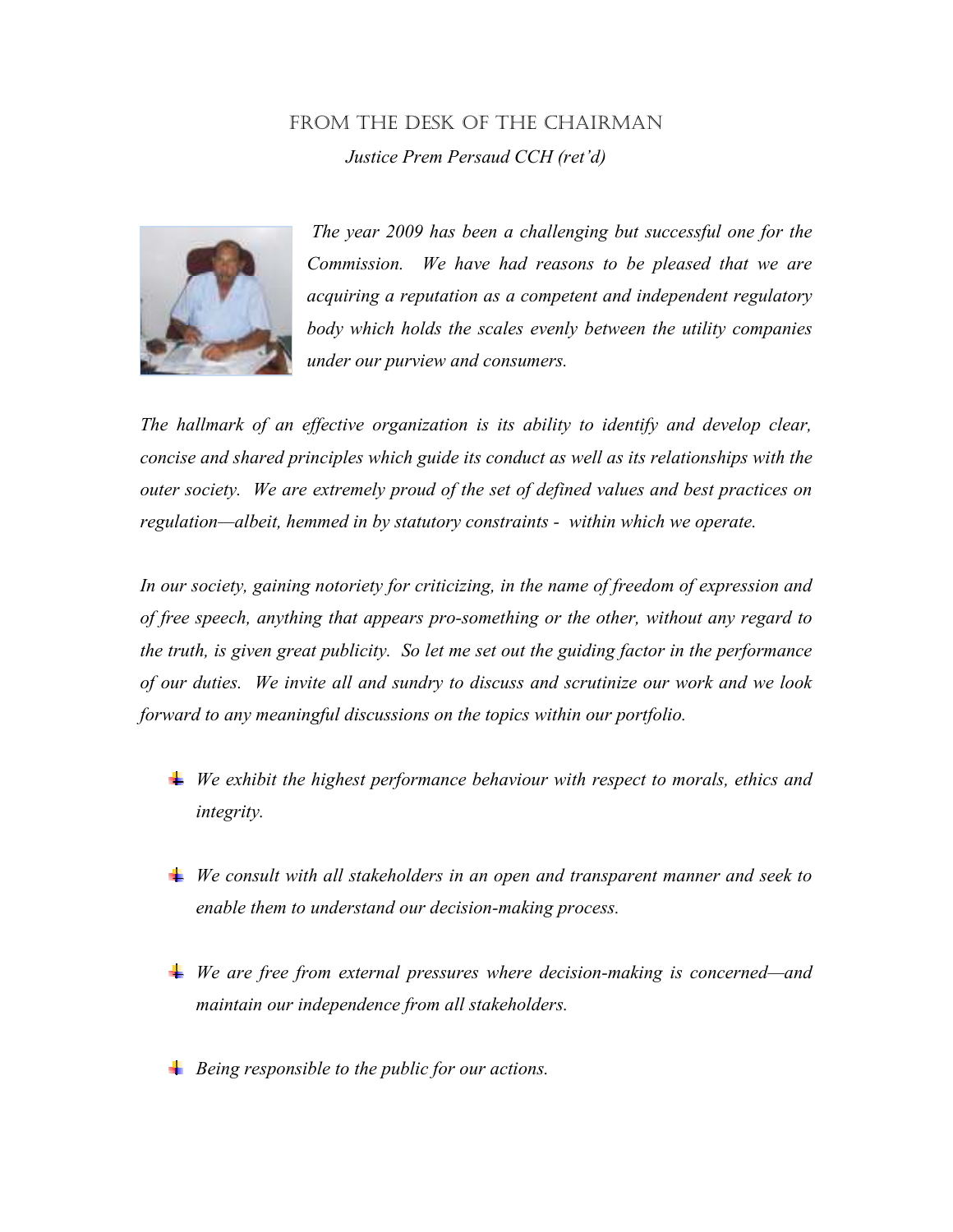*Using resources as efficiently and effectively as possible.* 

*We have had varying levels of success in our operations, but the telecommunications sector has performed relatively well by delivering lower rates to consumers—more innovative packages, cutting edge technologies, and greater responsiveness of the service providers to consumers. A contributory factor is that there is competition in this industry.* 

*The statutory framework in the electricity sector provides very limited room for us to deal effectively with certain aspects of their operations. We are inhibited in the setting of standards or the rates which are set by the licence and the legislation. Despite these setbacks, however, we found ways to force management to rethink certain policies and we have been able to bring relief to many a customer.* 

*We must confess, however, our embarrassment when it is brought to our attention of the substantial number of meter tampering and stealing of electricity. Because of the loss of income to the power company from these criminal acts, the rates which consumers are called upon to pay are still high, and it is in the interest of all to assist in the arrest of this practice by bringing to the notice of the appropriate authority when they see this egregious system in operation.* 

*The water sector is also a monopoly like the power company, but it is making a great effort within its capacity to supply water to all areas.* 

*A critical function of the Commission is the requirement to ensure that consumers' complaints are dealt with relatively quickly and fairly. There have been some challenges in this area and it arose from what appears to be an increase in the number and nature of the complaints received. A vital factor responsible for this also is the apparent reluctance of some senior officers of the utility companies, especially in the electricity sector, to respond to complaints or requests from the Commission in a timely fashion.*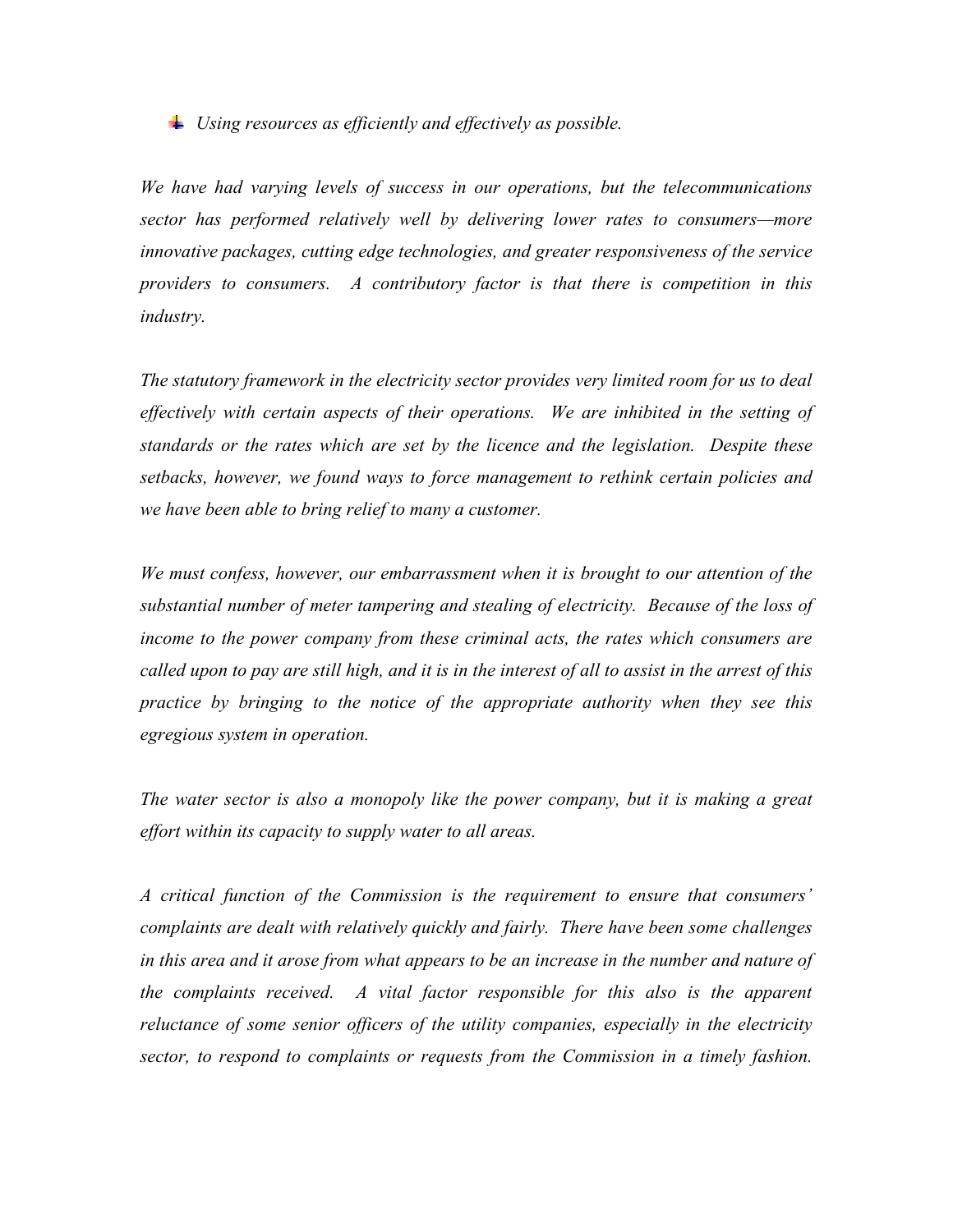*There seems to be the perception that the service being a monopoly, the public will have to await their pleasure.* 

*The reports and details of the work performed during the year in review are attached hereto, and these will give one the understanding of how we do our work, and the success we have achieved.* 

*The staff has found itself continually in interesting and invariably exciting situations and has been called upon to respond to many challenges demanding intellectual insights and*  integrity. We have responded well, but it could not have been achieved without the *continued dedication of our staff, who is a fine group of regulatory officials that may, perhaps, be the envy of other public servants.*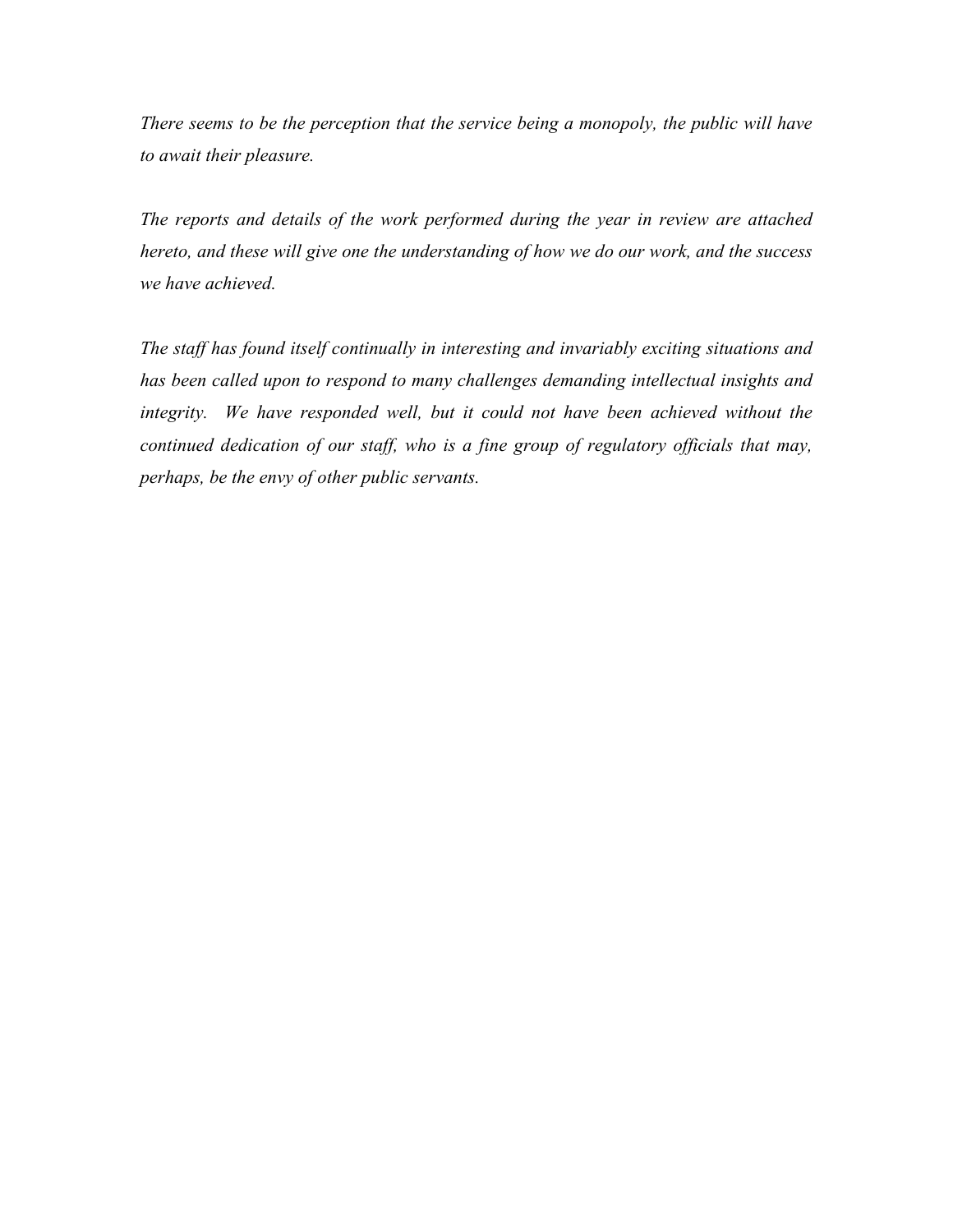# INTRODUCTION

The Public Utilities Commission is pleased to present its Nineteenth Annual Report, in accordance with Section 85 of the PUC Act, Act No. 10 of 1999.

This Report will serve to inform of the PUC's activities during the year 2009, and our resolve at all times to maintain the integrity of the utilities and the interest of consumers.

The Commission is a body corporate established by virtue of the Public Utilities Commission Act No. 26 of 1990 which came into effect on the 1<sup>st</sup> October, 1990. This Act was amended in 1991, 1994 and in 1999. The Commission is at present operating under Act No. 10 of 1999 which came into force on the  $1<sup>st</sup>$  October 1999.

The Commission presently consists of a Chairman, who is a full time official, and three other Commissioners, who are appointed and serve on a part-time basis. There is provision (Section 5 of the Act) for the appointment of four Commissioners, but the Commission does not at this time see the need for the appointment of a fourth Commissioner.

The present composition of the Commission is as follows:

- Justice Prem Persaud CCH Chairman
- Mr. Badrie Persaud Member
- Mr. John Caesar Member
- Mr. Maurice Solomon Member

Commissioners:







 *Badrie Persaud John Caesar Maurice Solomon*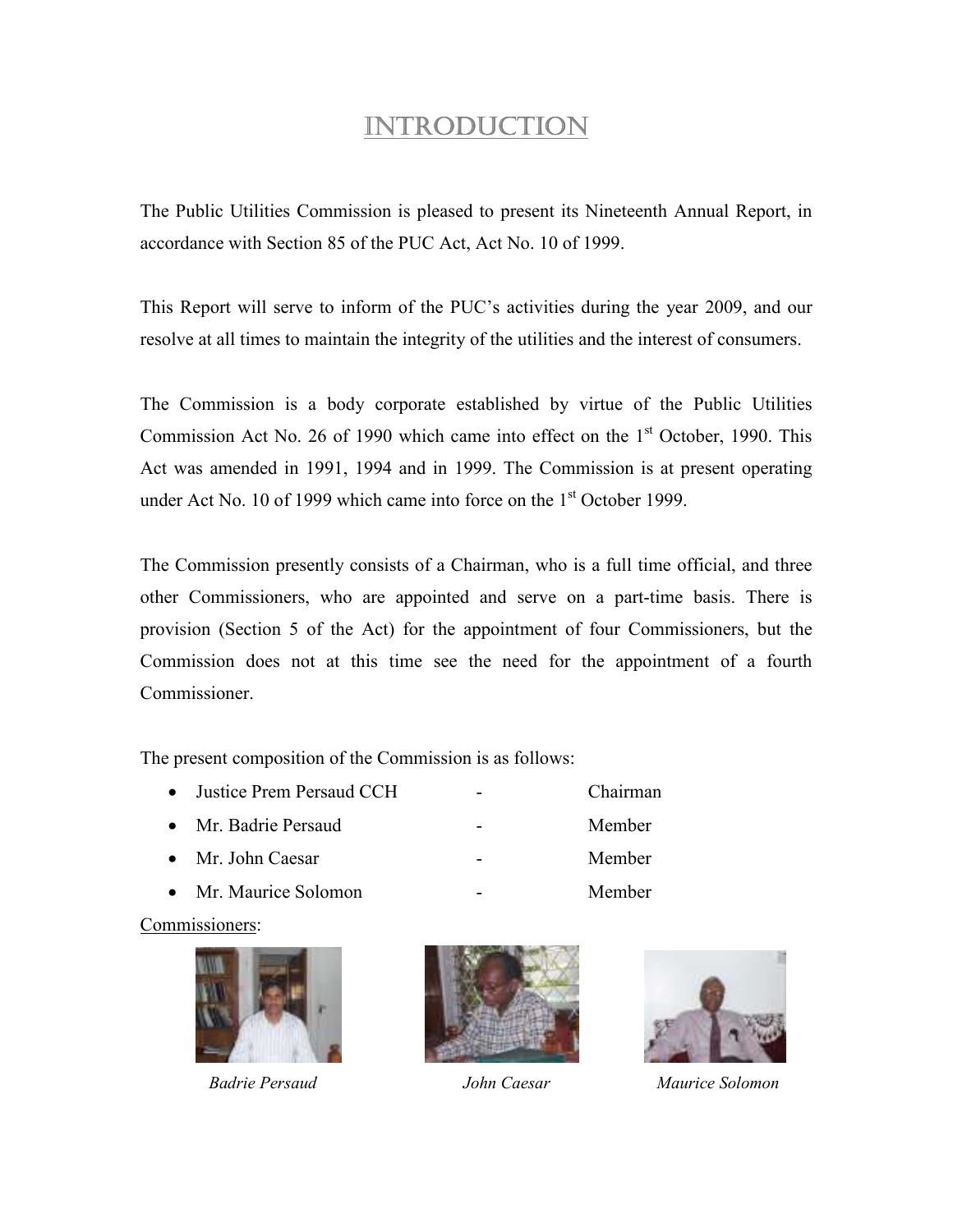# **The Public Utilities Commission**

#### *Mission*

 To ensure that regulated utilities offer an efficient service to consumers at a reasonable cost.

#### *Vision*

 To create an environment in which there is universal access to service in the public sector, as well as a high quality of service which are cost effective and beneficial to all stakeholders.

#### *Objectives*

- To establish and enforce rules and procedures for the regulation of public utilities, commensurate with internationally accepted regulatory standards.
- To promote and regulate the efficient long-term provision of utility services for national development consistent with Government policy.
- To provide a fair environment conducive to business interest, investment in the public utilities sector, and the interest of consumers.
- To investigate and seek to resolve in a timely manner complaints filed with the Commission against any public utility.
- To carry out its functions in a fair, transparent and independent manner.

#### *Functions*

• The functions of the Commission are regulatory, investigatory, enforcement and such others as conferred on it by the Act. The Commission also has the power to initiate and conduct investigations into the operations and standards of service of any public utility under its purview.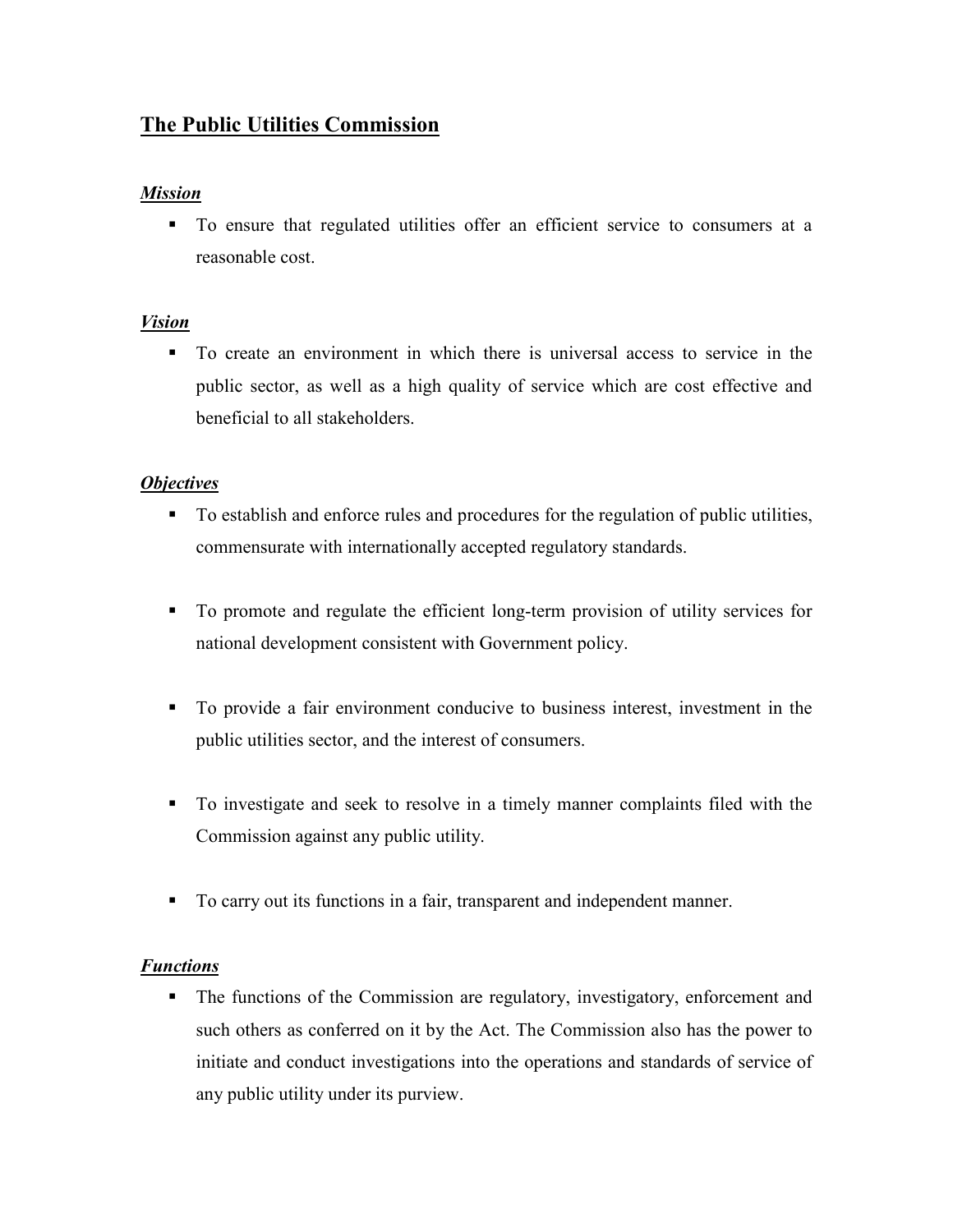- The Commission does not issue licences for the operation of any utility. This is the responsibility of the Office of the President in the case of telecommunication, Office of the Prime Minister in the case of electricity, and the Minister of Housing and Water in the case of water and sewerage services.
- **The Commission is not involved in the administration of the frequency** management or spectrum allocation in the telecommunications sector. This is the mandate of the National Frequency Management Unit.
- The Public Utilities Commission is not involved in policy matters, but may be called upon to act in an advisory capacity to the Ministers responsible for utilities on such matters concerning the utilities as are referred to it by the relevant Ministers.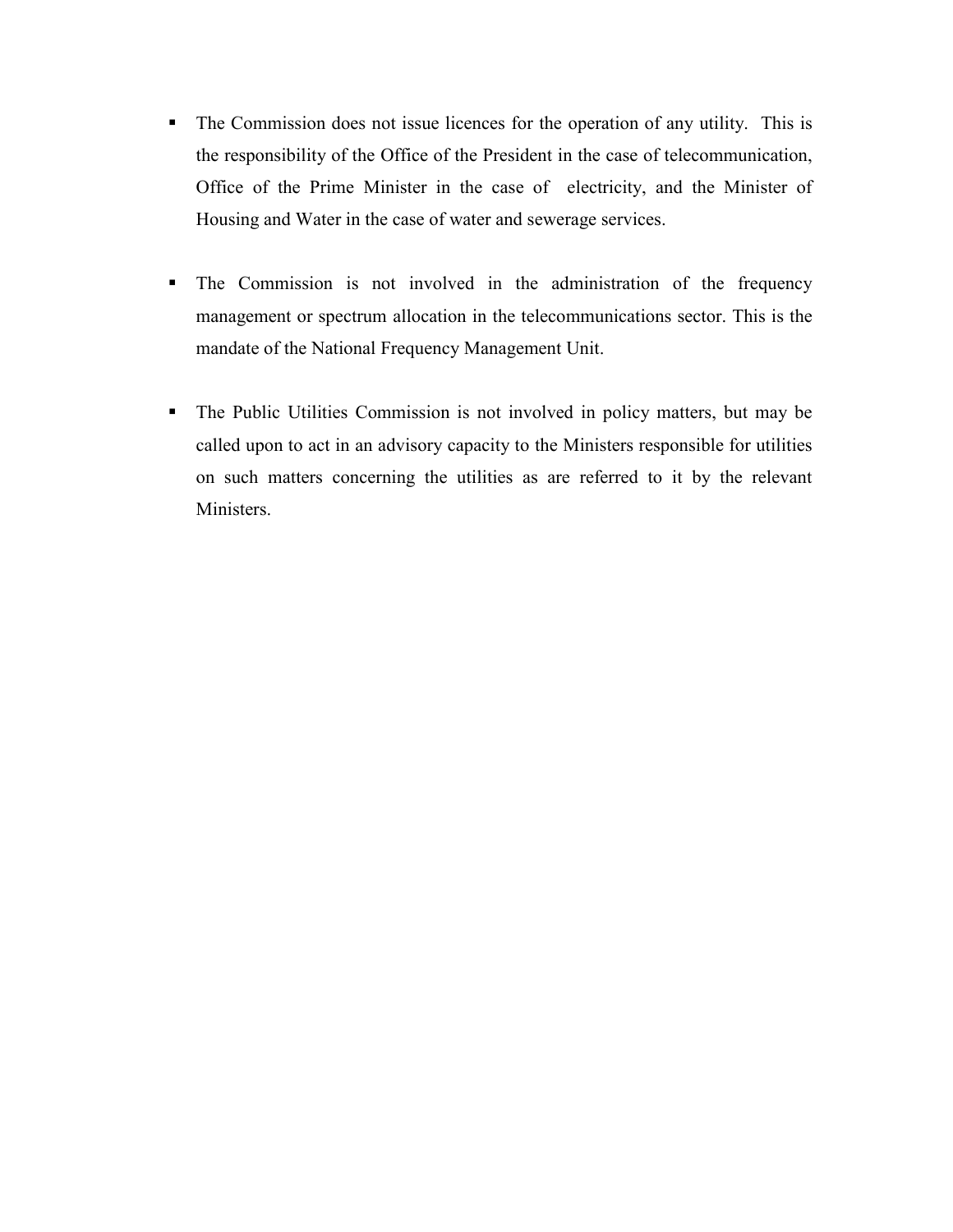# **PUBLIC UTILITIES COMMISSION**

# **Organisation Chart**

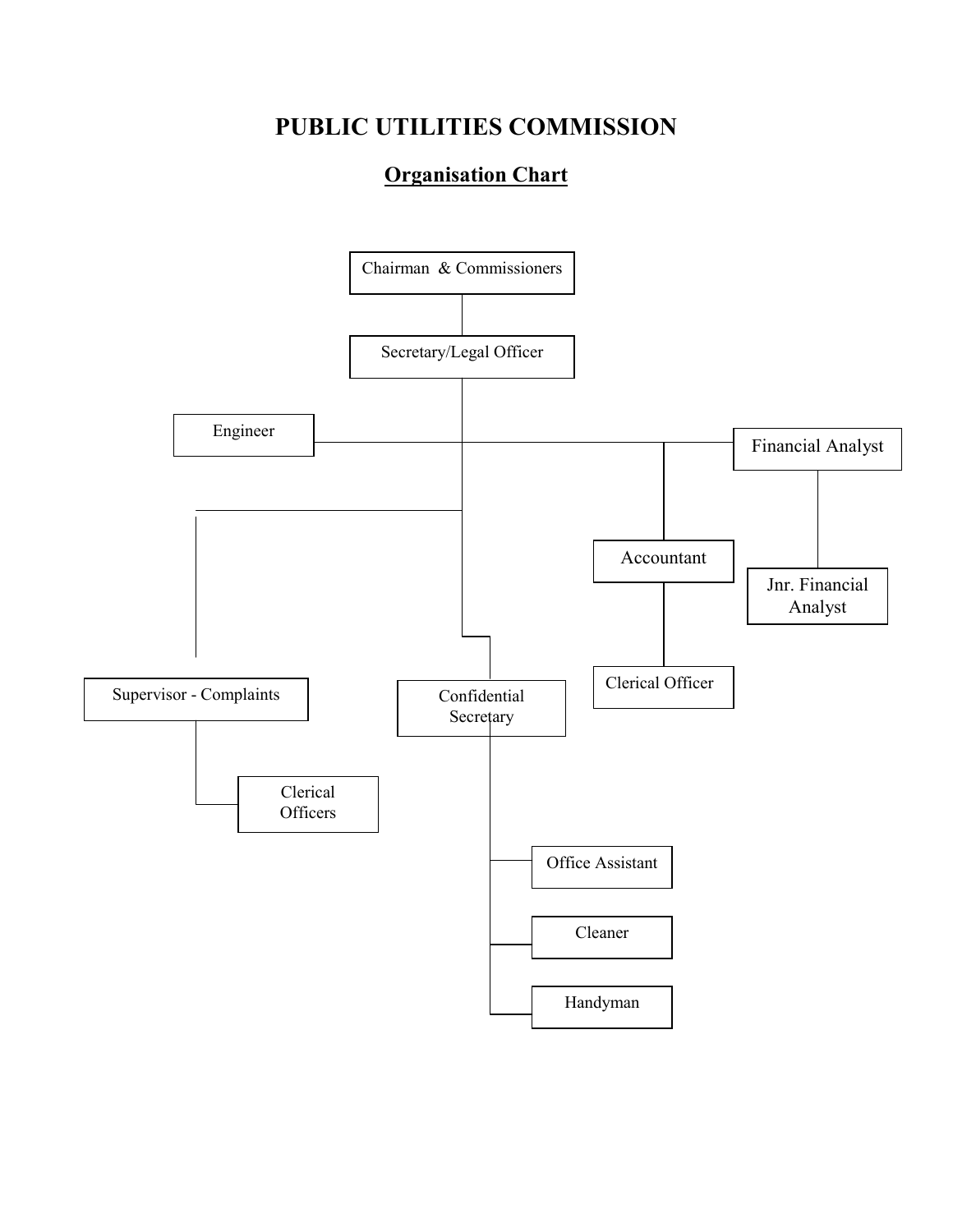#### *Public Utilities*

The Act defines 'Public Utilities' as any person who or which owns facilities used to provide, or provides, the following services:-

(a) The production, generation, storage, transmission, sale, delivery, furnishing or supplying, directly or indirectly, to or for the public, of electricity.

However, any person who provides a service only to himself or his employees or tenants, where such service is not resold to or used by others, shall not be deemed to be a public utility.

(b) The conveyance or transmission of oral, written, digital or any other form of messages or communications by telephone, wireless telephony, telegraphy; or wireless telegraphy, satellites, cable television, telecom service providers, pay telephone service providers, telecom resellers, internet and other telecom network service providers, radio common carriers or cellular mobile providers or any other method of transmission, currently offered to the public or offered as common carriage in the future.

The Minister may, by Order, place any of the following services under the purview of the Commission, that is to say:

- (i) carriage of passengers, in motor buses or hire cars;
- (ii) airport and airline services;
- (iii) carriage of goods for hire or reward by goods vehicles;
- (iv) lighterage or cargo handling;
- (v) dockage, wharfage or related cargo services;
- (vi) water supply services, except retail deliveries.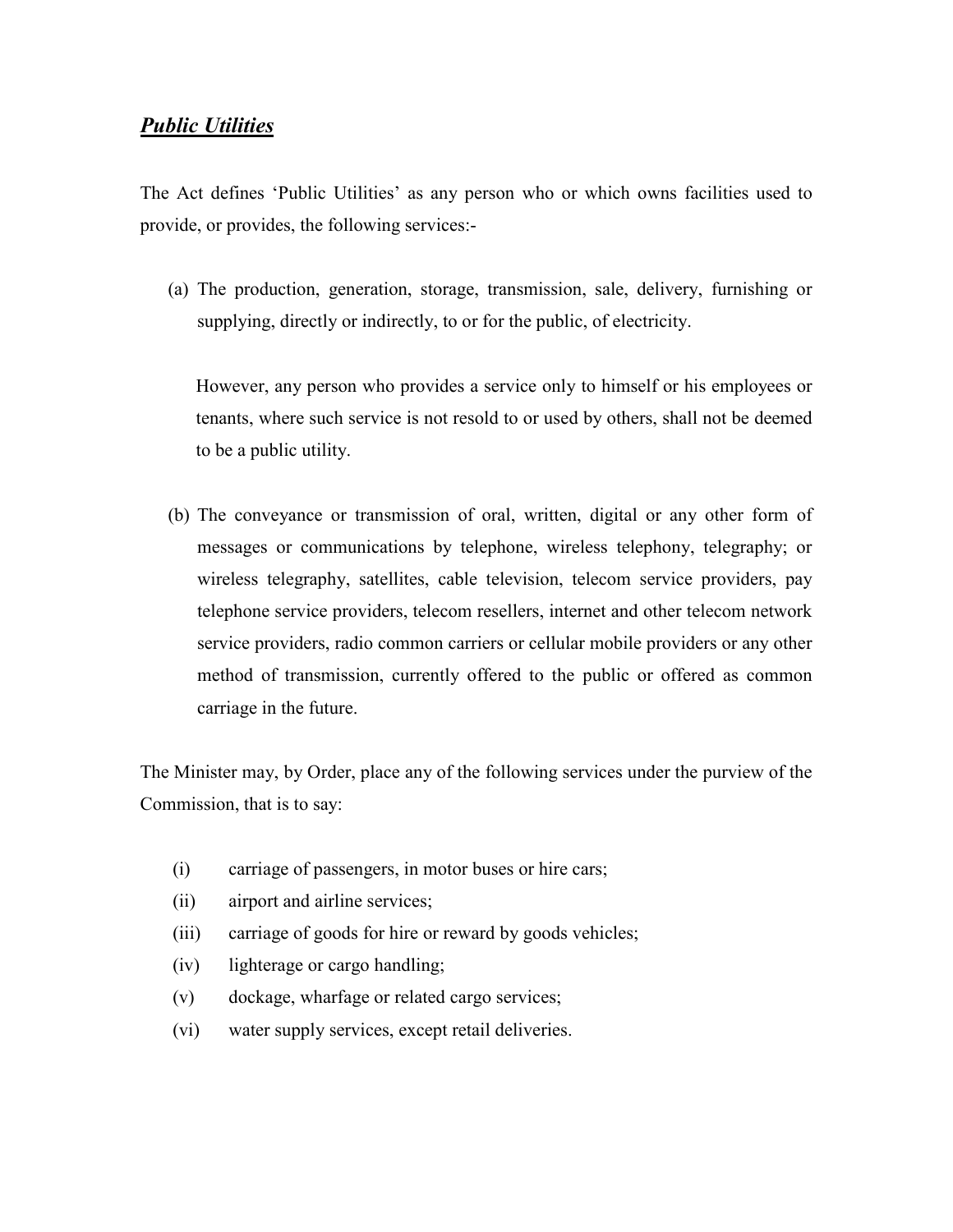The public utilities under the purview of the Commission are:

- **Telecommunication Services**
- **Electricity, since the inception of the PUC Act 1990; and**
- **In 2003 by Order No. 26/ 2003, Water and Sewerage Services.**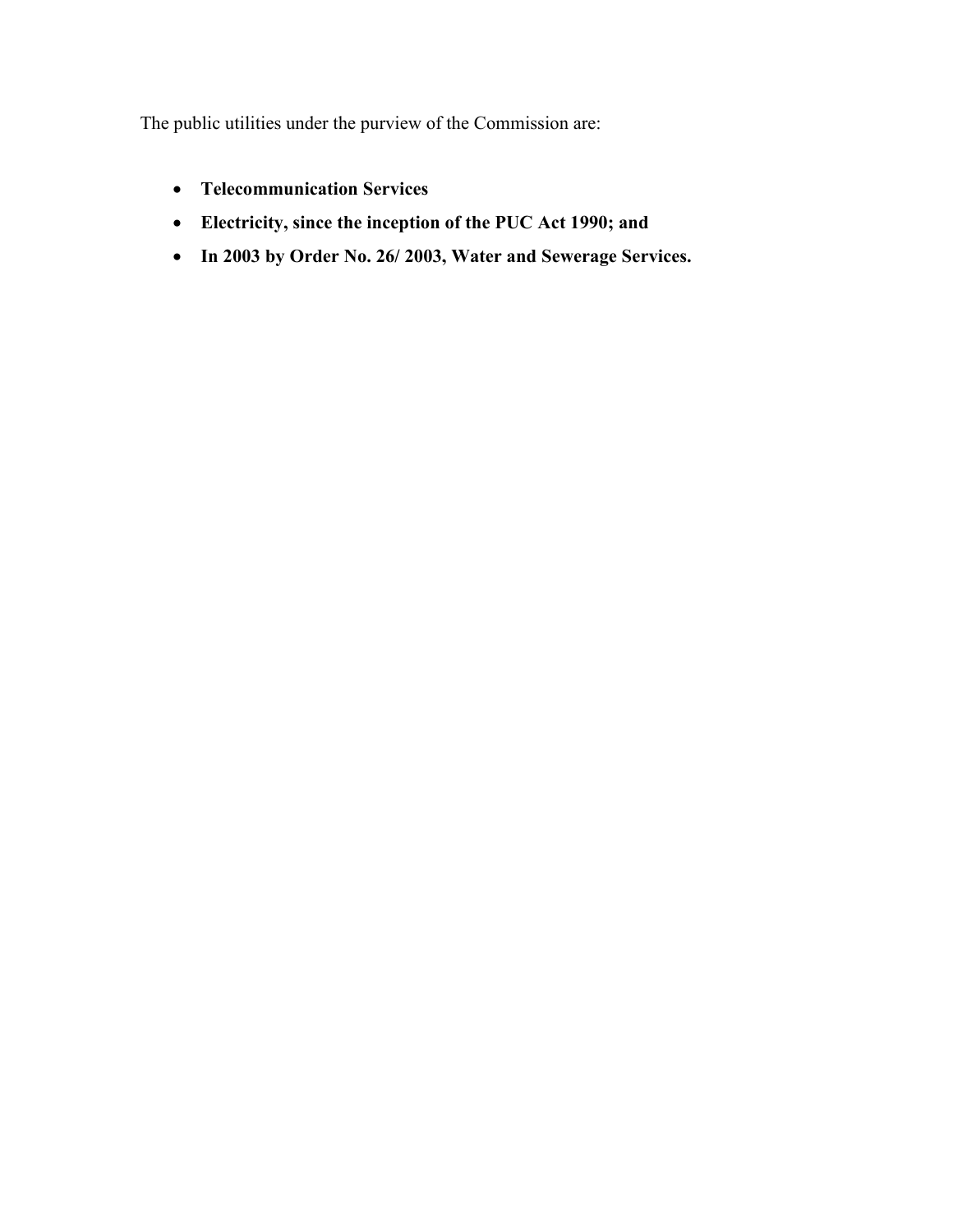# OVERVIEW

*Vidiahar Ian Persaud – Attorney-at-Law/Corporate Secretary* 

#### **Telecommunications Sector**



#### *SMS Cross Network Texting*

In the telecommunications sector there have been continuous issues that have kept the Commission particularly busy in the year 2009.

Despite the general contentious nature of the two operators GT&T and Digicel, there were some amicable settlements of disputes which were beneficial to all consumers. In this particular instance, Digicel had formally lodged a complaint with the PUC in April of 2009 requesting that GT&T be ordered under Section 36 of the PUC Act to enable the interconnection of Short Messaging Services (SMS). The parties eventually agreed in May of that year to facilitate this service between networks, that is mobile subscribers on both networks were able to text each other as from June, 2009.

#### *Projects: GT&T's Submarine Cable*

The GT&T indicated that it had entered into a US\$60 Million joint venture with Telesur (Suriname) to fund an underwater submarine fibre optic cable to supplement the Americas II cable, with the intention to offer faster bandwidth services to consumers in Guyana, and also having regard to the constant disruption of the Americas ll cable. The Commission requested information on this project particularly the company's business plan, technical and financial information. The Commission also noted that such a venture would also fall within the context of the development and expansion programme of the company for which expressed approval would have had to be granted. However, the company indicated that its business plan had not been finalized. They noted that their planned cable system was an extension of the company's commitment to provide telecommunications services to meet current and future demands and that their development was to reduce dependence on the Americas II cable system, and that internal financing was to be used for its portion of the project. The company requested a meeting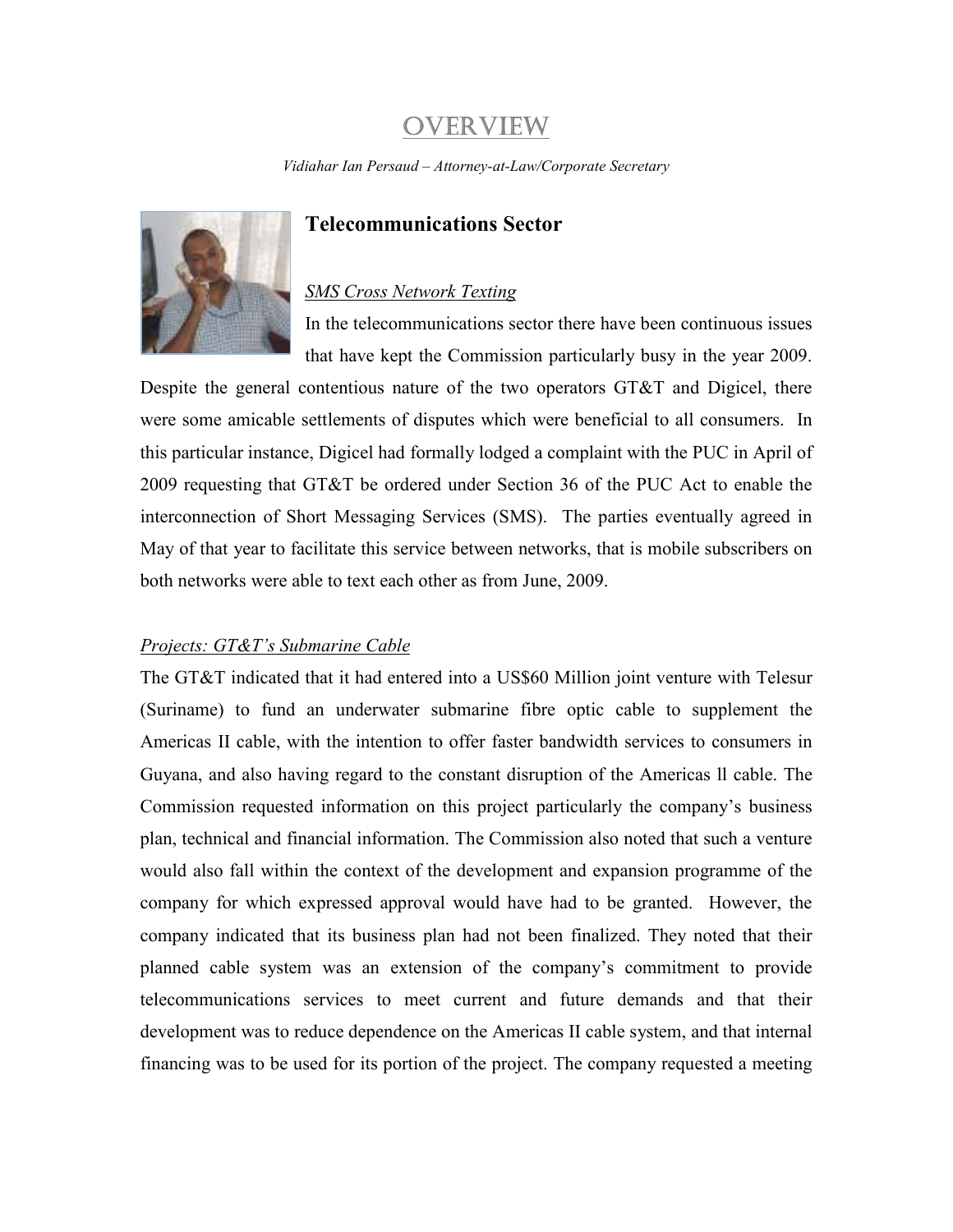with Commission in June 2009 and at that meeting, briefed the Commission of the venture.

#### *Fibre Optic Disruption*

On June 11, 2009 there was a severe disruption of the voice and data services for a period of approximately four hours. The PUC issued a press release advising that the significant disruptions to both local and international voice traffic and data were severely disrupted. It also noted that these disruptions were not isolated but there were a number of disruptions in 2008 and five disruptions in the first half of 2009. The Commission indicated that if there were repeated interruptions in the service that the Commission may have to recommend to the licencing authority that other providers be issued with licences allowing for international connectivity. This did not go down well with the company which through its lawyers wrote to the PUC objecting to the press release.

#### *GT&T's Application – Promotion*

The Commission on an application from GT&T granted approval for that company to introduce a three-month promotion to offer all users of GT&T's outbound international service inclusive of all mobile subscribers, significant discounts on the international outgoing. This promotion was based on a number of plans. It took effect from January 1, 2009. Digicel objected to this promotion, arguing, that among other issues, that it would enable the GT&T to gain commercial and or strategic advantage over Digicel, in the context of the parties on-going discussions on a new interconnection agreement. The Commission, however, differed with their opinion, noting that the promotion will be monitored and GT&T has been requested to supply reports on the progress of the promotion, when the PUC will be in a position to ascertain whether undue advantage would have been given to GT&T.

#### *Interconnection Dispute*

Digicel filed a complaint with the PUC in relation to interconnection rates and other matters on June 9, 2009. However, GT&T obtained an injunction against the PUC prohibiting the PUC from dealing with the complaint in any way. Digicel subsequently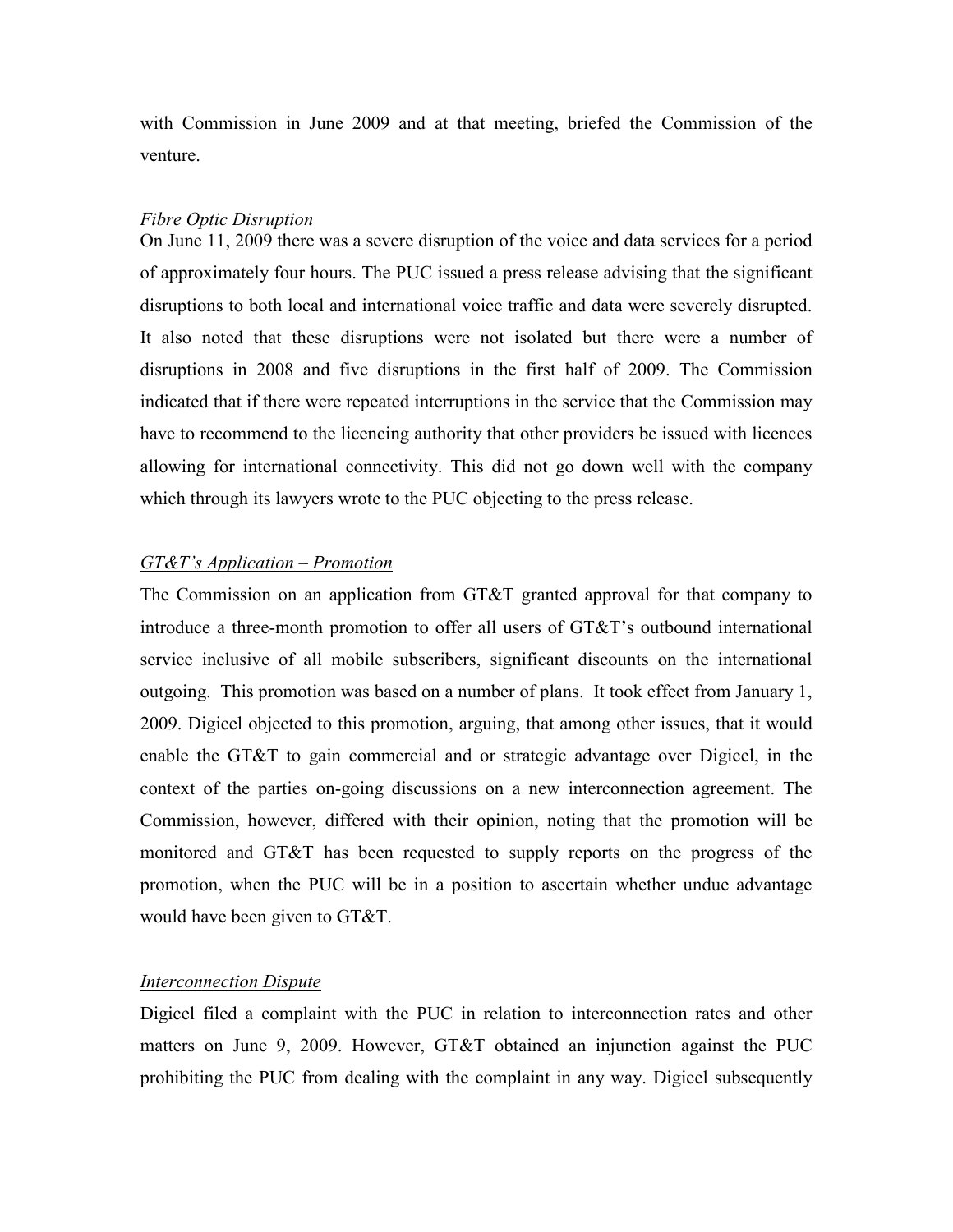withdrew its complaint opting instead for direct bilateral negotiations with GT&T on this matter.

#### *Order 1 of 2009<sup>1</sup>*

In May of 2008 GT&T filed an application seeking to introduce a new service called NEXUS which the company claimed will allow subscribers/consumers who are desirous of having a prepaid service to manage their credits from a single prepaid account in such a manner that these credits may be utilized from wire line and mobile calls. The Commission, however, did not approve this new offering of the company for a number of reasons, including the fact that despite requests for specific information touching on costs and financing in this venture, the company failed to submit same.

#### *Order 2 of 2009<sup>2</sup>*

By Order 3 of 2003 the Commission had approved rates for international satellite phones. It was noted that these charges were fixed by using the hubbing charges existing at the time. The company in 2009 applied to the PUC for an increase in the rates noting that the termination rates had increased and also that satellite calls had now increased. And while the company had been carrying those losses initially because the satellite calls had now increased exponentially it was now resulting in financial losses to the company which the company could no longer ignore. The company stated that it placed no mark-ups on these calls and that it was requesting an increase to take into consideration these charges and 5% on those charges. The Commission did not approve the 5% but fixed the charges at \$565.00 per minute (off-peak) and \$594.50 (peak).

#### **The Electricity Sector**

#### *Order 3 of 2002 <sup>3</sup>*

The Office of the Prime Minister (OPM) wrote the Commission in March of 2009 requesting information on the status of Order 3 of 2002. In brief the Commission advised

 $\frac{1}{1}$  Appendix A

 $2$  Appendix B

<sup>3</sup> Appendix C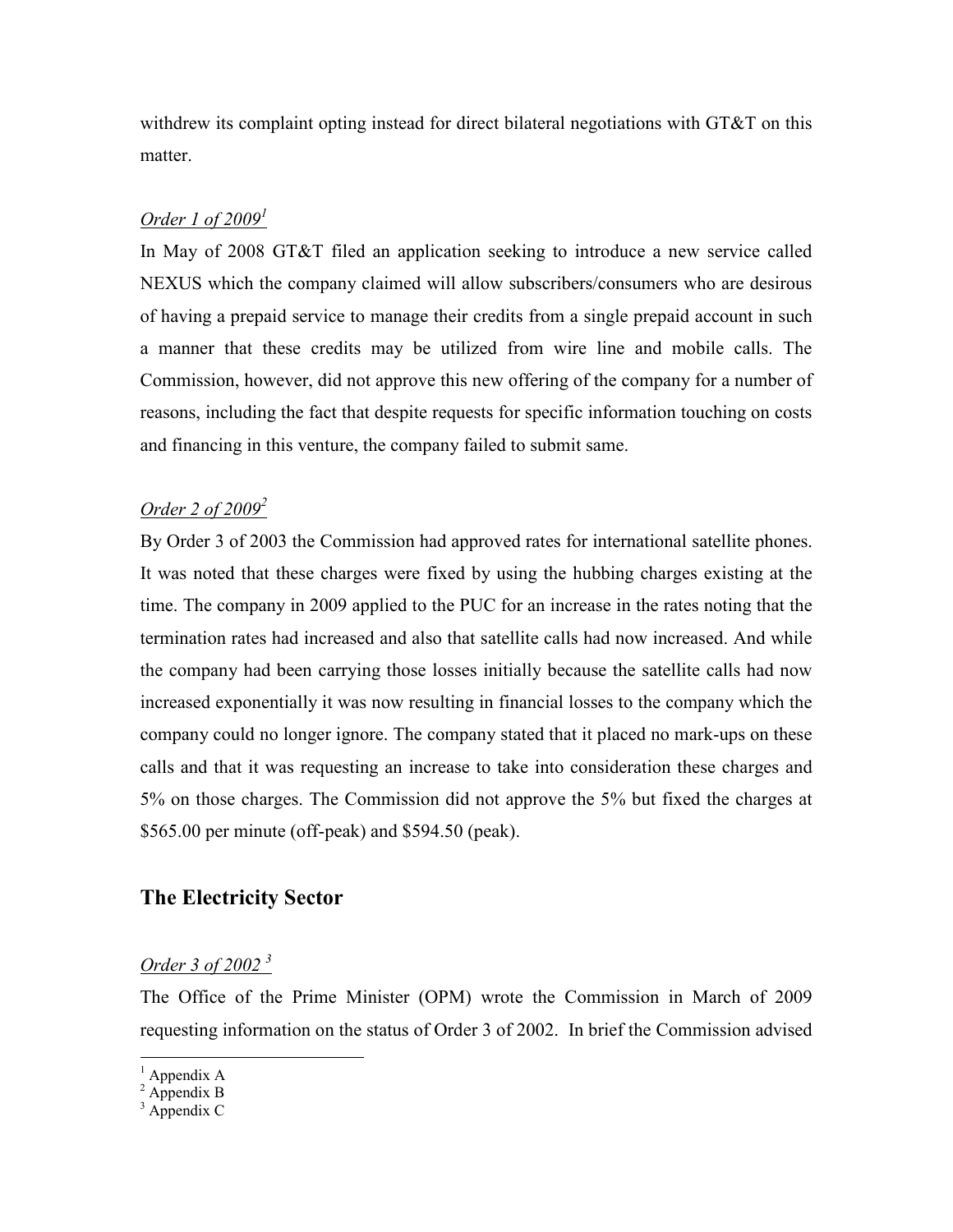that the PUC had held on its own motion a Public Hearing in March, 2002 to consider GPL's maintenance of its property and equipment and its impact on consumer services; the losses in the electrical system, and the outages and load shedding occurring within the system, in terms of Section 25 of the Public Utilities Commission Act.

To backtrack a little, GPL was granted a licence effective from October l, 1999 with respect to the activities and services, to wit, generation of electricity which was a nonexclusive licence for 25 years, and with respect to the transmission, distribution, storage, furnishing, sale and the purchase of electricity (such purchase to be in accordance with power purchase agreements between GPL and Independent Power Producers – IPP's), the supply, erection, maintenance, repair removal, replacement and operation of meters, electric lines and other electric apparatus, installation and facilities necessary to carry out the Activities and services authorized by the licence: GPL had employed a management tram, the CDC/ESBI

The Licence covered the whole country with the exception of Linden, and any other area in which a secondary supplier may be licensed to operate.

 The Commission at its inquiry found that when GPL took over the electricity sector losses were at 40%, and it had undertaken that they would reduce the commercial and technical losses by year 2005 to 16%. The reductions for years 2000, 2001, 2002, 2003 and 2004 should be 34%, 29%, 24%, 20% and 16% respectively. The Commission found that at the end of 2001 the losses exceeded the target by 9.3%, which, however, GPL admitted. The management team did not deliver. The Commission found that GPL had breached Section 25 of the PUC Act and as a consequence Section 26 of the Act was triggered by which the Commission made certain Orders. The finding in effect was that as a consequence of the losses not being reduced the consumers suffered losses.

Based on the figures the Commission found that the total losses to all consumers was \$1,368,284,000.00 which was calculated to be \$4.70 per kWh based on 288,861,672 kWh sold to them. The Commission further ordered that GPL will be at liberty to pay the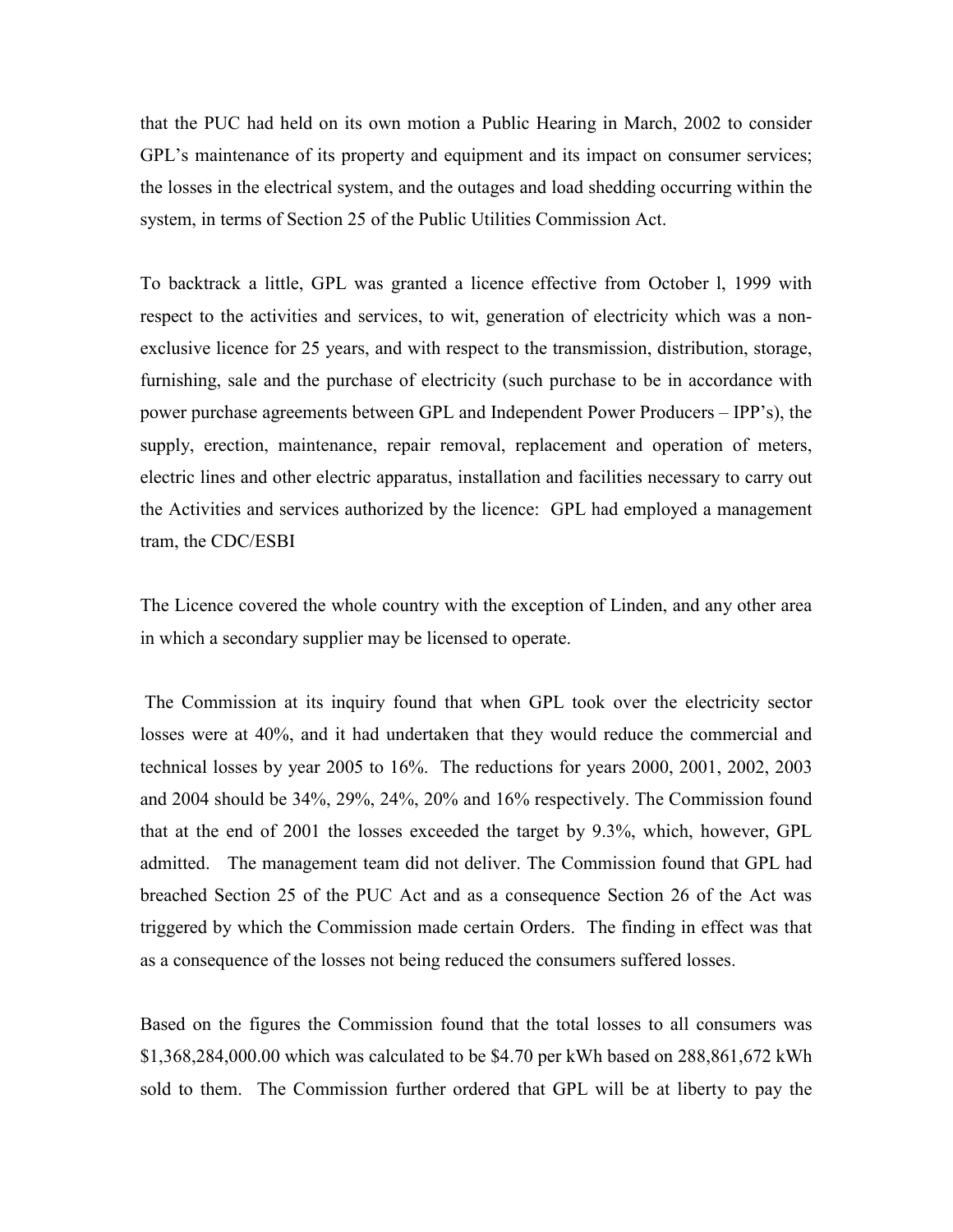compensation (\$4.70 per kWh) for the number of kWh which each consumer consumes with effect from the billing period lst October 2002 until the amount of \$1,368,284,000.00 is fully discharged.

GPL filed an appeal against the Commission's Order, and that appeal is in limbo before the Court of Appeal.

The power company in year 2009 applied to the Commission seeking a review of the Order 3 of 2002 and the Commission invited the company along with the consumers representatives to hear same and make a determination. At the hearing GPL explained that they have not yet complied with the Order to pay the consumers (a fact of which the commission was fully aware). GPL urged that over the years they had not sought an increase in the rates as a result of increase in the price of fuel, to which they are entitled in terms of the licence issued to them. And over the years they had foregone in excess of twenty billion dollars, by which consumers benefitted. He explained further that the Order is still shown in their books as a liability year after year and donor agencies are reluctant to offer funding for a Policy Based Loan they wish to undertake.

He explained further that the Amelia Falls Hydro Project is on the slates and likely to cost approximately US\$600.million; and that the Chinese Development Bank is likely to offer assistance and to contribute \$3.00 for each \$1.00 the IDB grants to the utility.

Mr. Patrick Dial represented the Guyana Consumers Association and lent support to GPL's application. He offered his view that the Corporation is undergoing much difficulties and his Association is hoping that if the Commission grants the order which GPL is seeking it will accrue to the benefit of consumers who will most likely be offered better services. He expressed the hope that the consumers will not be saddled with an increase in rates.

The Commission gave serious and mature consideration to GPL's application and ordered that the Order No 3/2002 will be recalled and discharged. Mr. Dindyal, Chief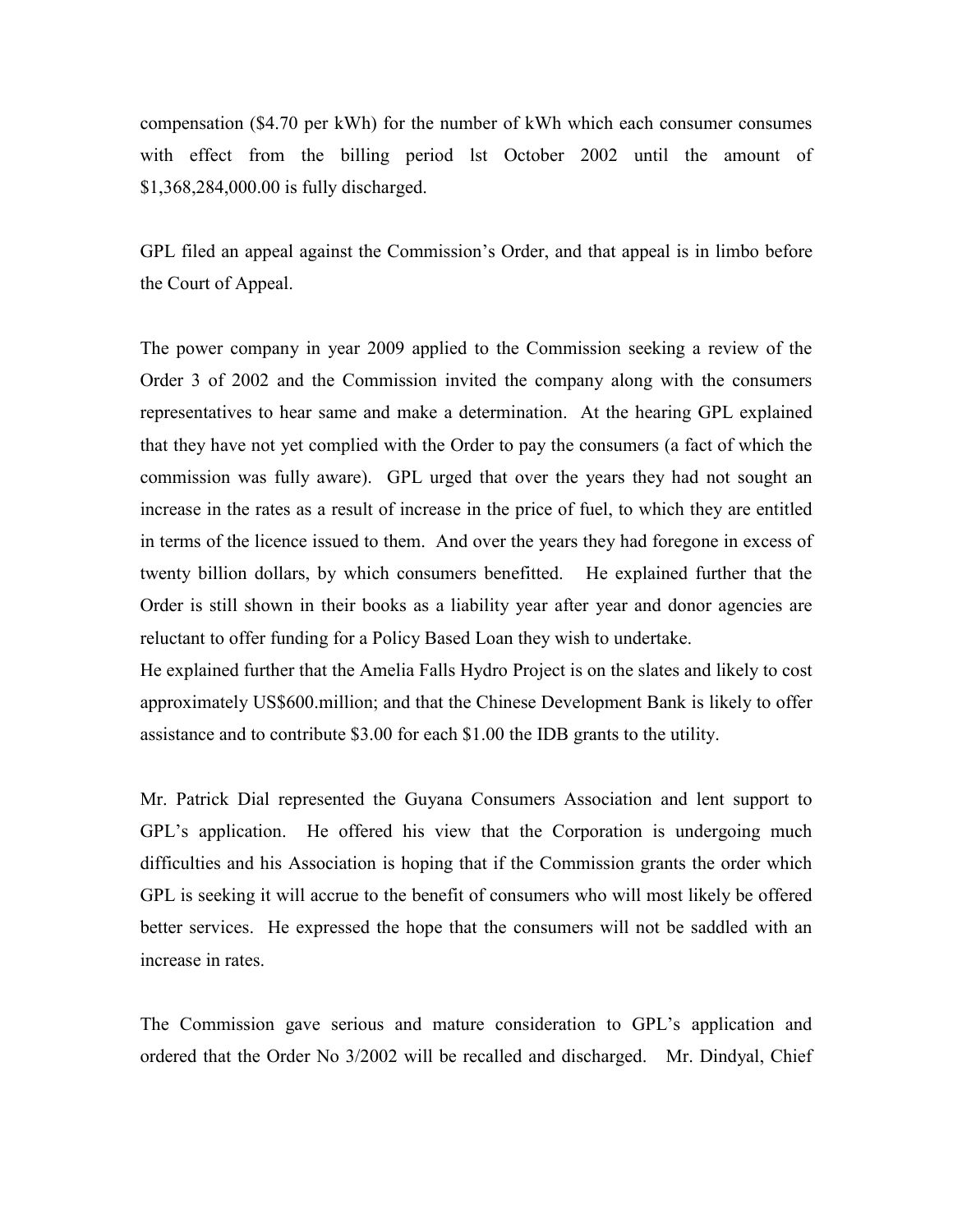Executive Officer of GPL undertook to withdraw the appeal filed and to discontinue those proceedings.

#### *Power Outages*

In May 2009, the Commission wrote the power company concerning a spate of unpredictable and sporadic power outages that the consumers in Georgetown were experiencing. The Commission recognized that the company was under some amount of pressure to have the situation regularized, but indicated that there were no notices of these scheduled outages and urged the company to have the situation remedied. The company responded that while its generation capacity had been at 66MW the peak demand was at 69MW and as such the unscheduled outages were a result of these generation shortfalls. This situation was made worse given its maintenance activities during the periods March and April. The company indicated that there was a published load shedding guide, but this had to be revised as the demand was beyond initial projections. Efforts were being made to increase the generation capacity of the company with the return of the 16 MW base-load at Garden-of-Eden, among other initiatives.

#### *Fuel Surcharges/Rebates January 2006-June 2009*

The company in October 2009 advised that it was not applying for a tariff increase and was willing to forgo the revenues of approximately \$2.9 billion for the quarter ending September 2009. They noted that the company could have applied for the fuel surcharges since January 2006 due to increase cost in fuel charges, and had they done so the tariffs would have increased by \$32.23.

#### **Guyana Water Inc**

#### *Disconnections*

The year began with numerous complaints by consumers pertaining to disconnection of their water service due to allegations that they have been placed on the wrong tariff bands, and were being requested to visit the GWI offices, pay a reconnection fee and to be back billed for three years. The Commission took strong objection to the measures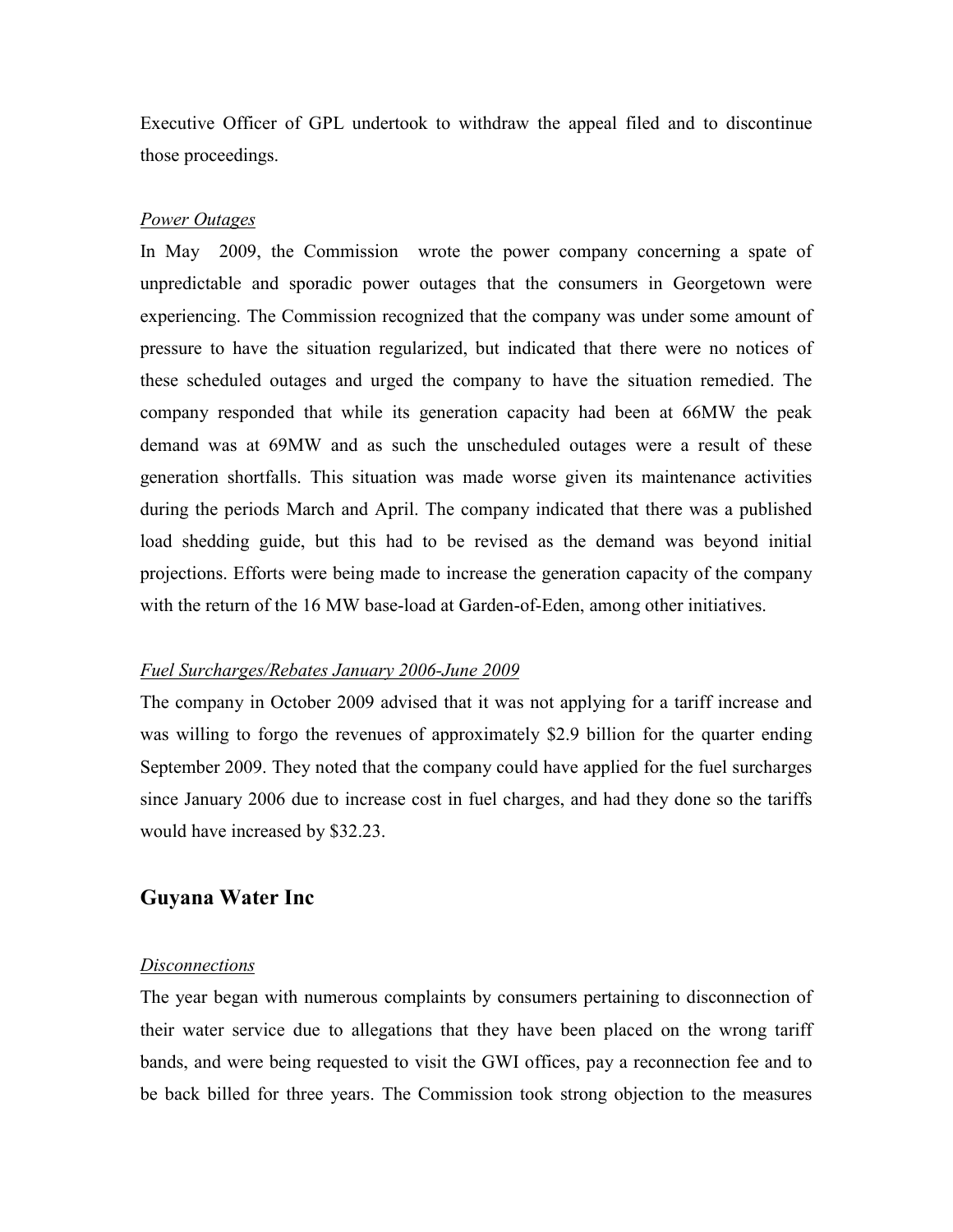being implemented by GWI and wrote the company on this matter; threatening to go public should the company persist.

#### *GWI Application for Tariff review*

The company GWI subsequently wrote the Commission seeking to consolidate the tariff bands under which the company's rates were scheduled. In their correspondence they also requested an approval of rates for 'security deposits', 'fixed charge' and 'monthly consumption charge.' The Commission requested that the company be guided by Sections 32 to 46 in dealing with an application for rates.

The Commission further wrote the company requesting among other information the economic cost for the production of a cubic meter of water at the current levels; projected reduction of non-revenue water for the years 2009-2011; the company's three year plan for the metering of unmetered residential consumers. The company subsequently responded by letter dated February 11, 2009, and submitted on February 25, 2009 their application for tariff review. Among other proposals were the commencement of billing unmetered consumers on a quarterly basis, the approval of a security deposit, to have a built-in fixed charge and a number of new categories and tariffs. This application was however withdrawn on April 22, 2009 by the utility company.

#### *Notice on Advisory from GWI*

It was brought to the Commission's attention that the bottled waters producers were protesting a hike in tariffs which amounted to \$400.00 per meter cube, along with a security deposit. The PUC wrote the producers noting that metered consumers shall be billed at \$100.80 per cubic meter of water consumed as reflected by the meters, and noting the contents of its Order No. 5 of 2006. This letter was copied to the Chief Executive Officer of GWI. The company subsequently wrote the Commission indicating that the PUC had not approved rates with respect to water vendors and that GWI is under no obligation either by the Act or in terms of its licence to provide water for the purpose of resale. However, the PUC stated that while it was in agreement that the Commission did not make an order with respect to what should be charged to water vendors, it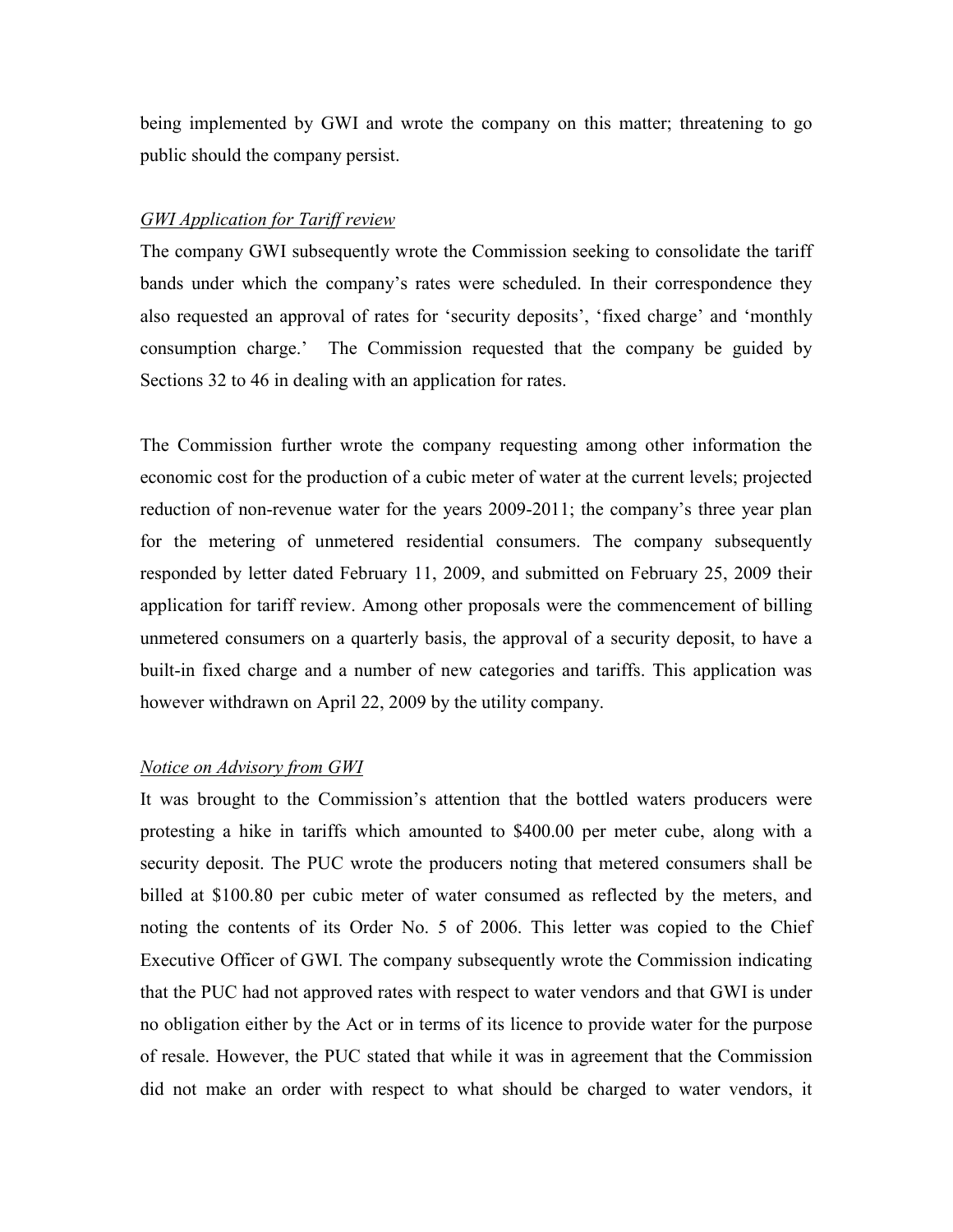however, noted that all rates to be charged for the supply of water shall be in accordance with rates fixed by the PUC.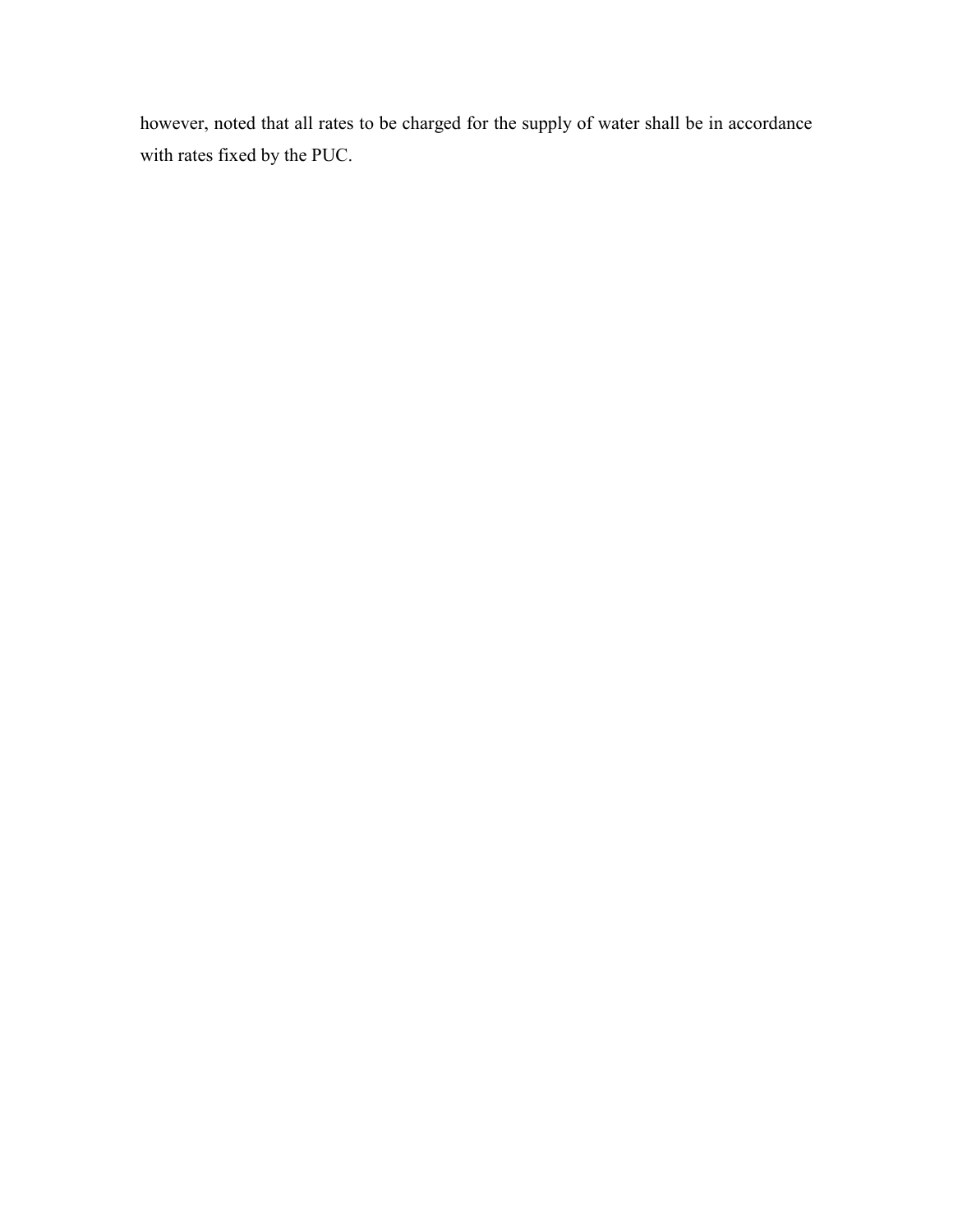# FINANCE DEPARTMENT REPORT – 2009 *Moorsalene Sankar – Financial Analyst*



#### **Guyana Power and Light**

There are a number of positives that GPL can report on for the financial year ended 2009. The positives are:

- A return to significant profitability after years of losses and or approximate break even results.
- The acquisition of three Wartsilla 7.8 megawatt base load stations financed through the Petro Caribe fund that should now enable GPL to meet its peak demand. This should ameliorate the widespread outages that have plagued the nation in the latter half of 2009.
- The imminent approval of a USD40 million loan from the EXIM Bank of China that will be used to upgrade the transmission infrastructure of the company.
- The installation of prepaid meters for a trial study on its suitability and effectiveness. If proved successful it will be an effective tool in the uphill struggle against commercial theft.

The return to profitability is mainly attributable to a fall in the acquisition cost of fuel which began in late 2008 after peaking to record levels during mid 2008. For 2009 GPL sales remain flat when compared to 2008 which may suggest that consumers are becoming more energy conscious and are conserving on electricity. The cost of electricity remains high relative to the wage structure that obtains throughout the country and it remains doubtful whether the corporation will experience strong growth in the foreseeable future unless there is robust growth in the national economy. A recent report by the World Bank reported that as much as 125,000 persons may be existing on \$400 a day, suggests that a sizeable section of the population may not be able to afford the cost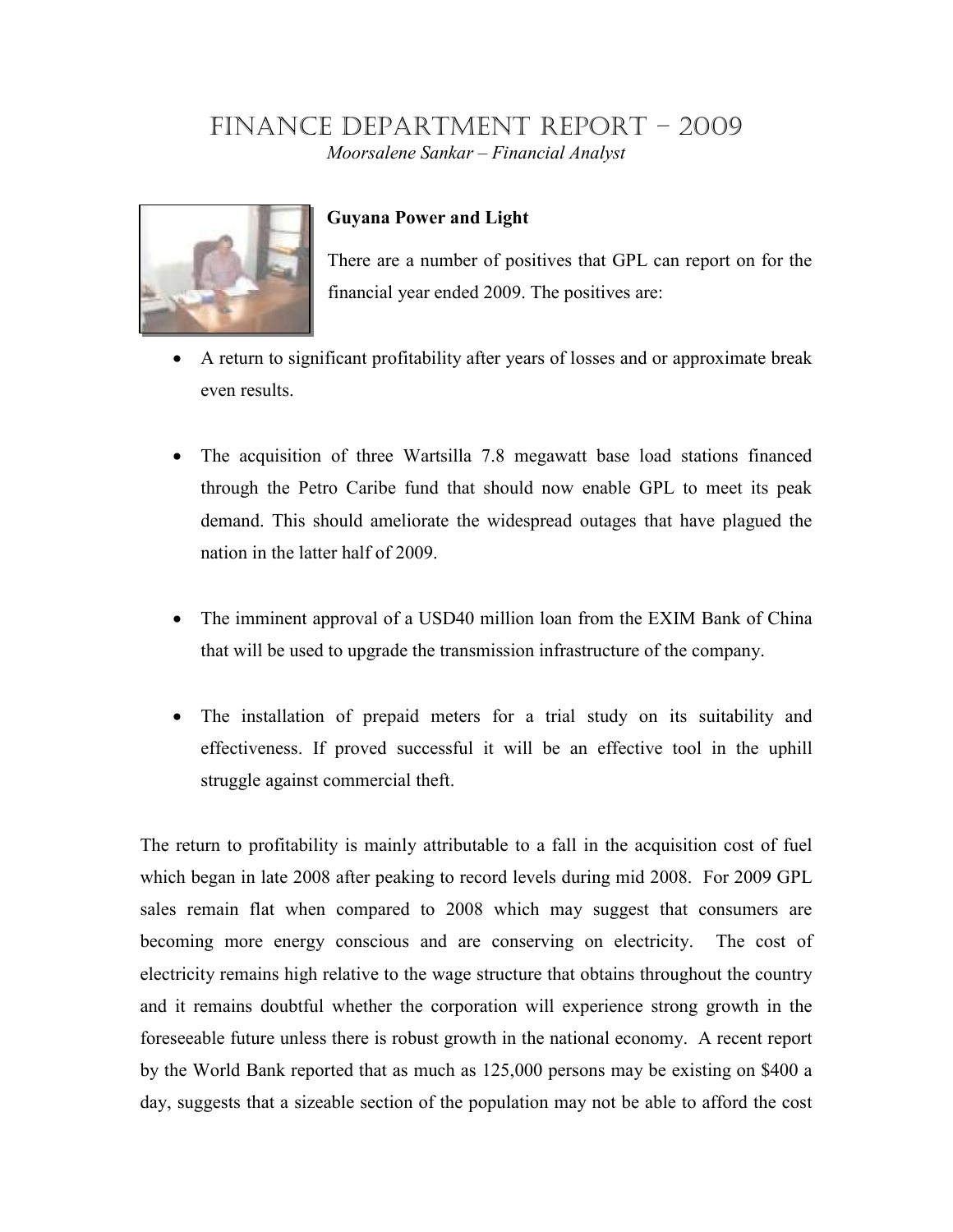for this service and this may invariably leads to questionable practices by this group of consumers.

The acquisition of the new Wartsilla stations by GPL will be beneficial to both the service provider and the consumers. The operation of these new stations should ease the incidence of power outages that have been plaguing the nation during the latter half of the year. The company would now be in a position to retire some of its inefficient high speed diesel sets resulting in a significant saving in fuel as a result of a favourable fuel mix. It would also be able to make redundant those employees associated with the operations of these diesel stations. The result of these measures will be greater profitability for the company.

Over the years GPL has been upgrading its generation capacity but because of financial constraints was unable to upgrade its transmission system concomitant with its generation installation. As a result, some lines in the system are reaching or have reached their thermal limits. This restricts the efficient transmission of the additional power in a safe and efficient manner through the lines. The Company through the Guyana Government has successfully negotiated a loan from the EXIM Bank of China for approximately \$40 million that will be used to upgrade the transmission system. When the rehabilitation of the transmission system is completed it is anticipated that consumers will enjoy an improved quality of service while at the same time the technical losses of the company will be reduced by a few percentage points.

During the year the company introduced for the first time prepaid meters. These are new to Guyana and both the company and the consumers are in uncharted waters with respect to its effectiveness.

It was the intended policy of GPL to replace all existing post paid meters with prepaid meters. However GPL was informed by it legal department that a contractual relationship exists between GPL and the consumers and that GPL cannot unilaterally alter the existing contract and replace it with a new contract that is intended to incorporate the prepaid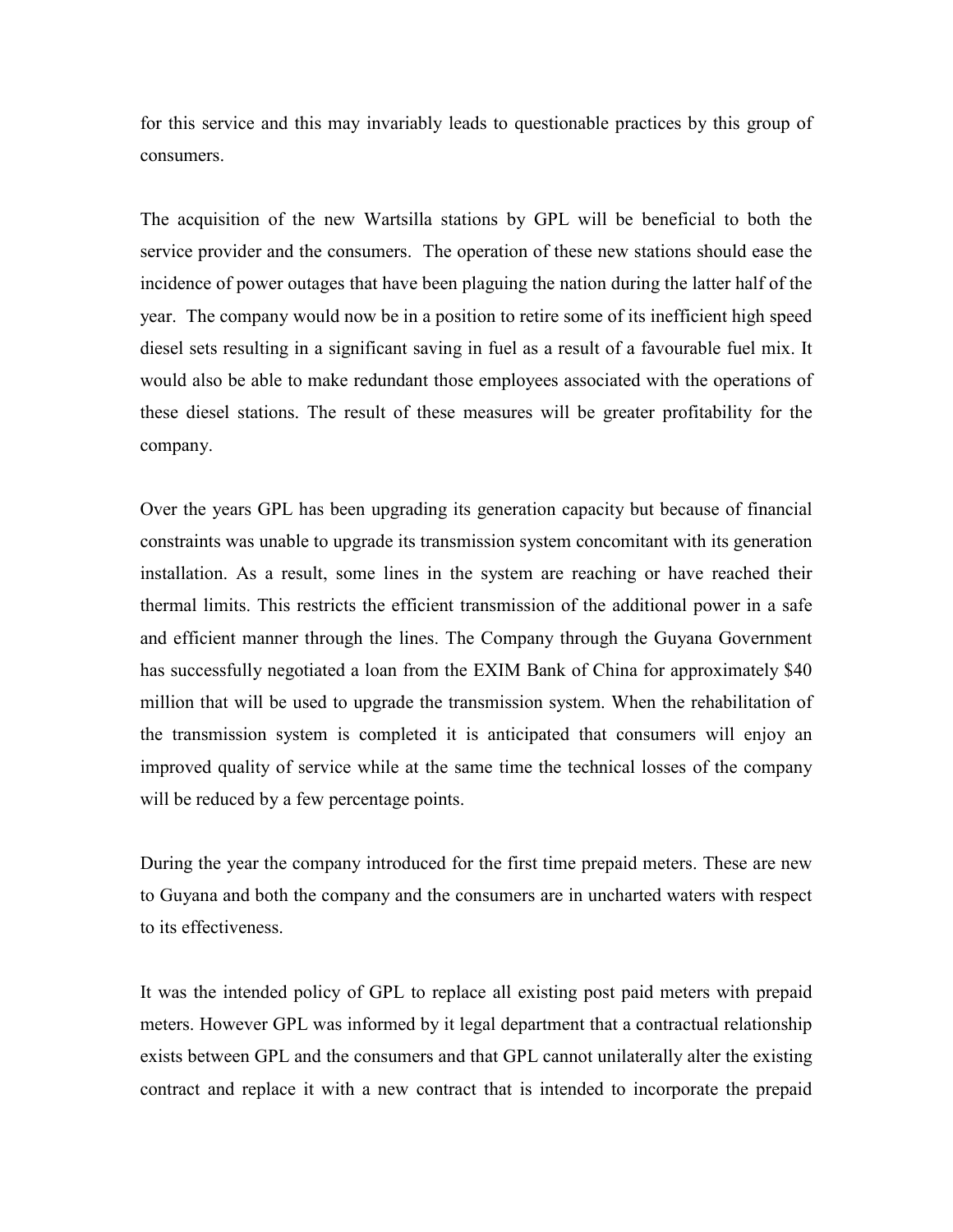meters. The company's new policy is to introduce the prepaid meters to first time consumers while trying to persuade existing consumers to make the switch from post paid to prepaid metering. It is too early to evaluate the success of this project but it is intended to be used as a major vehicle in the uphill struggle to reduce system losses.

#### *System Losses*

In our previous report the Commission was cautiously optimistic that the GPL was beginning to come to terms with the perennial problem of its system losses. Unfortunately the Commission is not impressed with GPL's performance in attempting to reduce these losses which continue to remain at unacceptably high levels.

#### *Guyana Power & Light Development & Expansion Programme: (2009-2013)*

As in its previous five year rolling Development and Expansion Plans GPL has set itself ambitious targets, the achievement of which is contingent on debt capital from various sources. The non-materialization of these funding in previous plans has resulted in significant under-performance of past Development and Expansion Programmes. The current 2009-2013 D&E plan continues this trend.

#### **Guyana Water Inc:**

The Guyana Water Inc. continues to be a source of worry to the Public Utilities Commission. Indexes that measure non revenue water, metering, billing and cash collections that are central to a well run utility, remained at an unacceptable level.

#### *Non Revenue Water*

Non revenue water is defined as water produced by the company for which no revenue will be received. Non revenue water (NRW) is water that has been produced and is "lost" before it reaches the customer. Losses can be real losses (through leaks, sometimes also referred to as physical losses) or apparent losses (for example through theft or metering inaccuracies).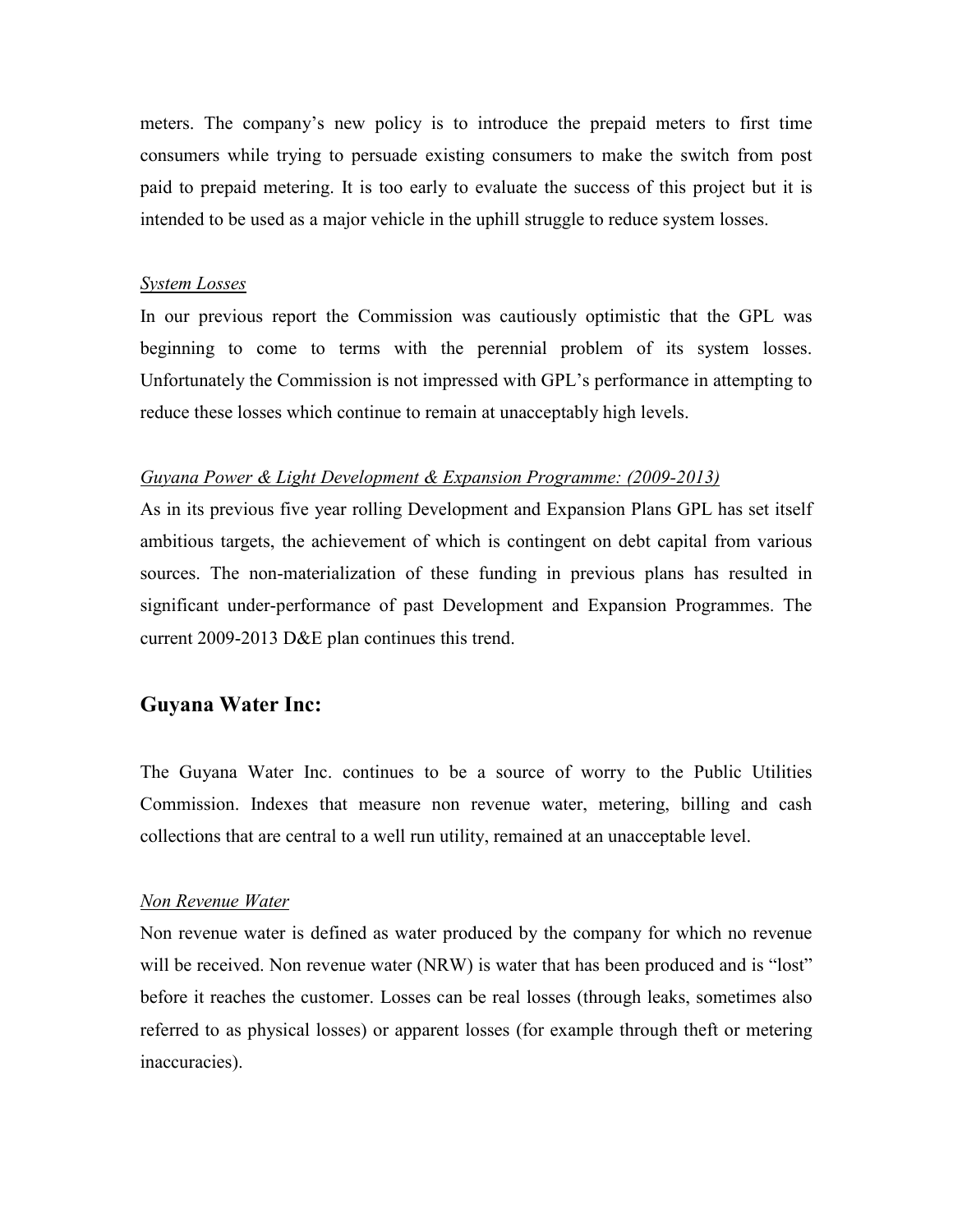GWI is unable to measure definitively its non revenue water but it is generally thought to be in excess of 50% of dispatched water by the utility to its customers. The major reason why GWI is unable to measure its non revenue water accurately is because 70% of its consumer base is un-metered. It is generally thought that unmetered consumers who pay a flat tariff regardless of the volume of water consumed have little incentive to conserve water and may be consuming but not paying the full economic cost for millions of cubic meters used by this class of customers. It is for this reason that GWI will urgently need to meter all consumers. In their three year turnaround plan GWI has budgeted to reduce NRW by 5% for each of the three years commencing from 2008. A new division was set up and staff strength agreed on. Its terms of reference were to ultimately achieve the targets set in the plan. Unfortunately the company has experienced some hiccups in getting the Division off the ground and it is unlikely that the target reduction of 5% will be met.

It is difficult to definitively determine the cost benefits and increased sales that are likely to accrue to the company as a result of a five percent reduction in non revenue water. Various financial models suggest varying figures at this initial stage but all fall in the range of between \$300 million to \$450 million annually. Given the huge savings that are likely to accrue to the company if non revenue losses are reduced it is imperative that the company pursue this segment of its operations with commitment.

#### *Metering*

At the end of 2009 a substantial number of GWI customers were un-metered. In its development metering plan GWI is projected to meter a significant number of this class of consumers. The Commission will like to place on record its endorsement of GWI's plan and hopes that that the company will work assiduously to accomplish their target.

The advantages in having all of the consumers metered are:

- GWI will be better able to measure its non revenue water since it will know both its metered sales and its production.
- It will facilitate rate fixing and block tariffs since the consumption patterns of both the residential and industrial and commercial consumers will be known.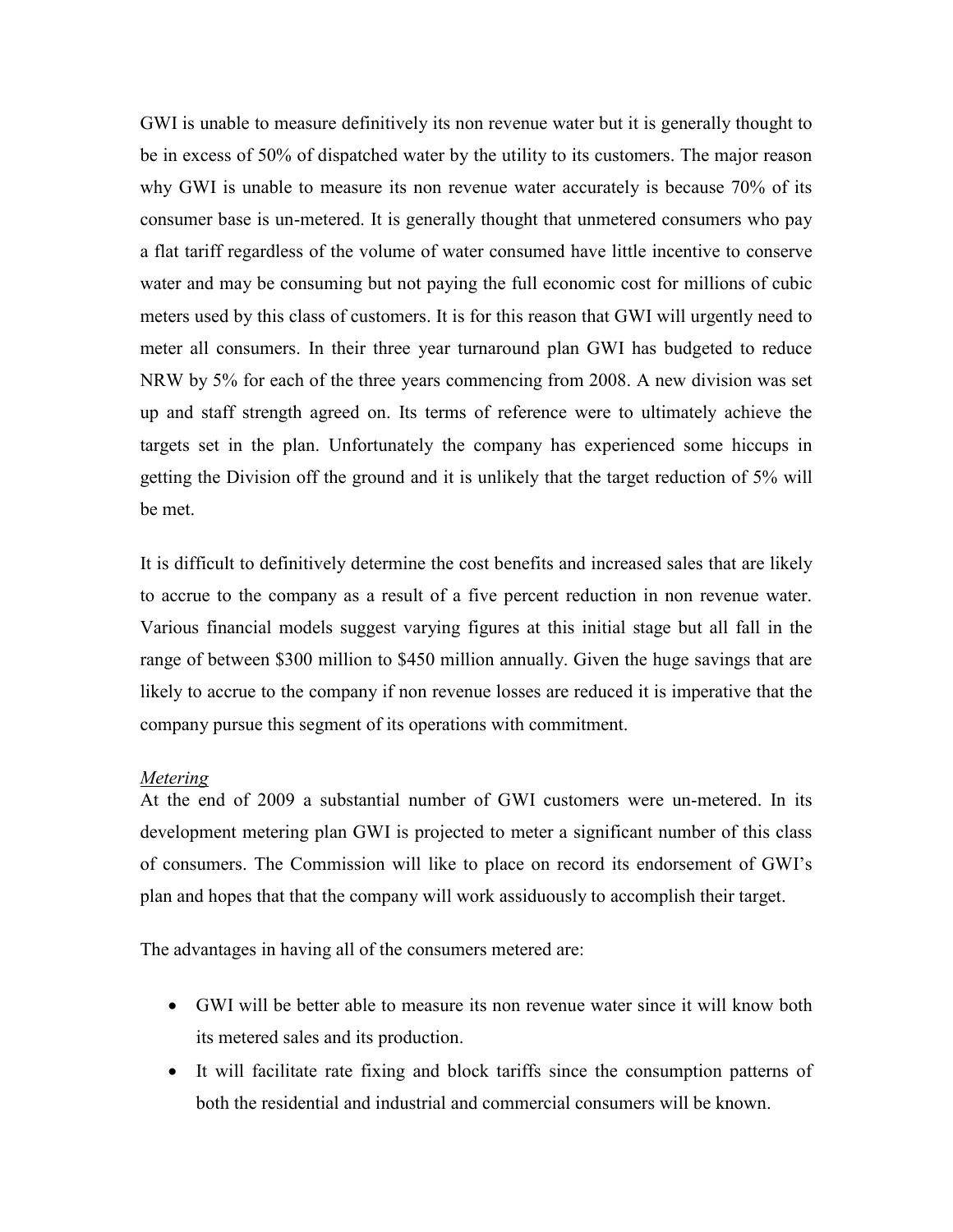- It may reduce demand since the once un-metered consumers that once used water indiscriminately may begin to conserve.
- It may allow for the company to better plan its distribution system.
- In the medium term it may even lead to a reduction in tariffs once the non revenue water is brought down to manageable proportions.
- It may reduce the non revenue water loss.

#### *Collections*

This has been a perennial problem with the water company. GWI has demonstrated over the years an inability to collect its billings. GWI collection rates over the last three years averages 60 %. Currently the collection rates of the other two utilities, the Guyana Power and Light and the Guyana Telephone and telegraph Co. Ltd are above 95%. GWI has estimated its current outstanding receivables at about six billion dollars and overtime has made several efforts to collect same. Unfortunately, it has never been successful in its endeavours and the current average debt per consumer now stands at approximately \$40,000.00. This average figure does not on the surface appear realistic and it may be an idea for GWI to rationalize its consumer base to determine how much of the consumer ledger is in fact collectible and make every effort to collect same.

The Commission wishes to state quite unequivocally that timely collections of moneys due to the company is central to improved governance within the organization and incremental improvements in the quality of service to consumers. Further, the subsidies paid by the Government to the utility to meet its operating expenses mean that all consumers receive a subsidy including those that would not in normal circumstances qualify for a subsidy. The PUC remains concerned about the present state of collections and wishes to impress on GWI that it pursue it collections with purpose.

#### *Financial Governance*

Since the inception of the GWI Inc. in 2002 their financial statements have been heavily qualified and in one instance the auditors had issued a disclaimer of their financial statements. At the time of the preparation of this report we are yet to receive the audited financial statement of GWI for 2009. As a result we are unable to offer a report on the financial operating efficiency of the utility in 2009.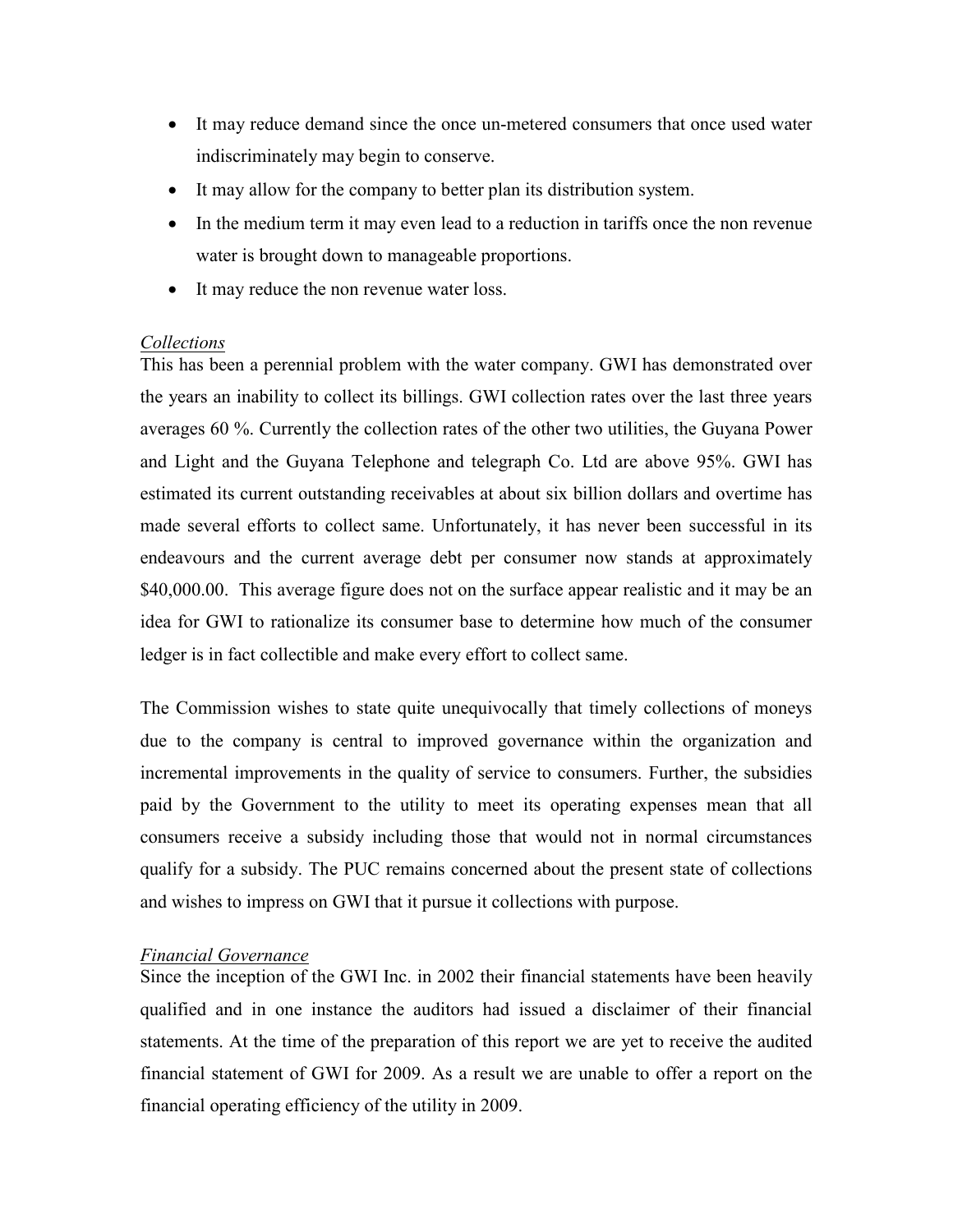What the Commission can posit is that GWI badly needs a tariff increase. GWI claims that even if it collected all of its billings it will still not be enough for the utility to effectively and efficiently manage the company. This is a valid observation by the company. That there is need for a tariff review for GWI is irrefutable. The last tariff review was in 2005 and at that time there was recognition that the increase would not have been adequate to meet the operating needs of the company. The PUC may not be averse to favourably consider a rate increase once GWI makes a filing. What the PUC will insist on however, is that benchmarks are agreed on and that systems are in place with respect to cash collections, metering and billings in a timely manner.

#### **Telecommunication Sector:**

The telecommunication sector remained buoyant during the year under review as the two major service providers continue to demonstrate a positive outlook and confidence in the future. This was evident in the drive to expand services and the fierce competition to gain market share.

#### *Mobile Segment*

Mobile subscription continues to increase with an estimated 550,000 (five hundred and fifty thousand) active services at the end of 2009. Using a population figure of 765,000 it reflects a penetration rate of approximately 70%. However, it should be noted that there is the likelihood of multiple subscriptions per person.

Competition in the mobile market is very intensive. However, competition is based mainly on non priced factors such as a variety of promotions. The retail prices for cellular service have remained fixed during the year. It should also be noted that cellular rates fixed by the service providers are at about 75% of the PUC's approved ceiling rate which is \$32 per minute billed per second.

#### *Fixed line*

GT&T continues to be the only operator of fixed lines phones in Guyana. At the end of 2009 there were approximately 147,000 active landline phones in service. Using a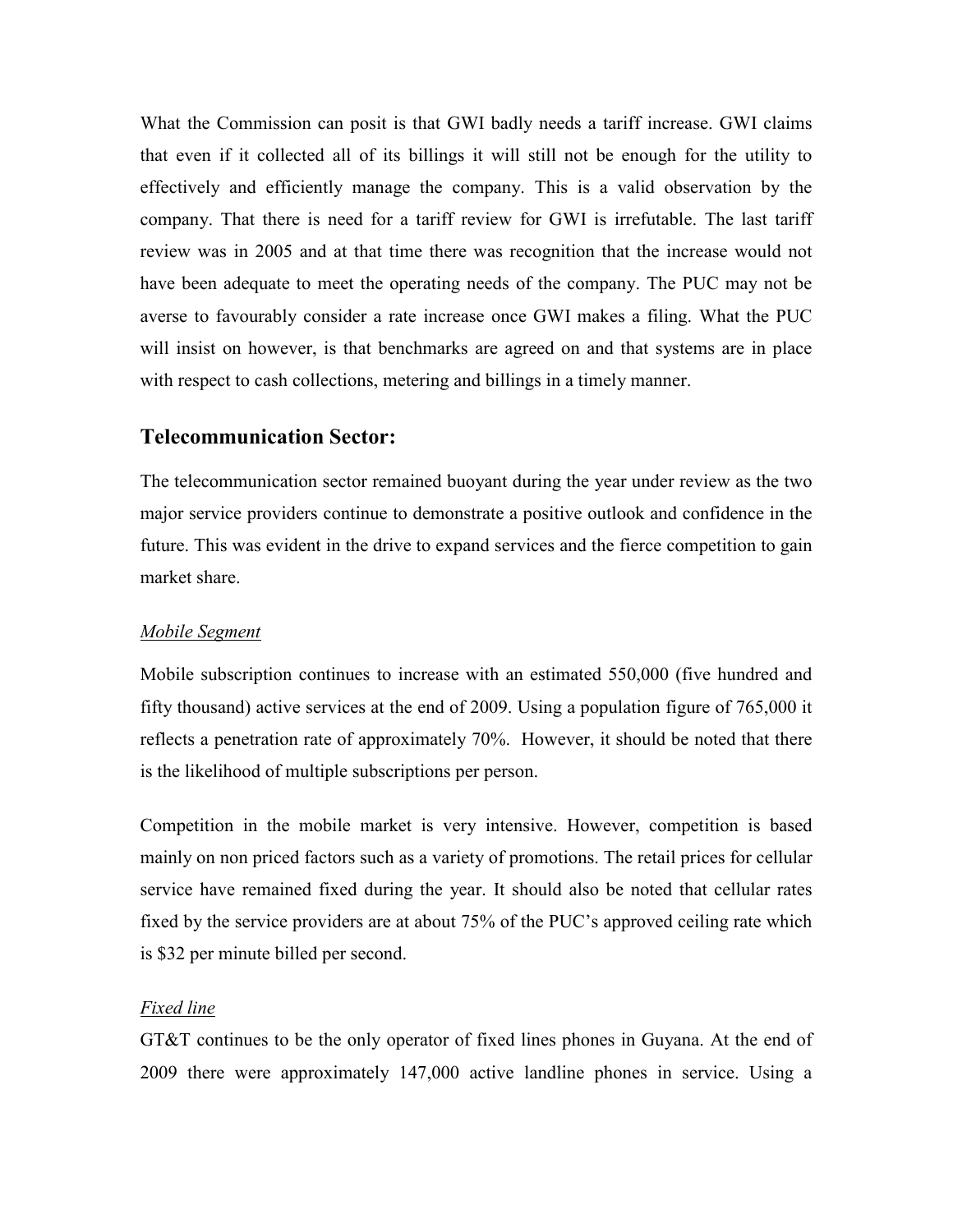population figure of 765,000 it reflects a penetration rate of approximately 19% (Nineteen percent).

#### *Internet Services*

Internet services may have increased marginally in 2009. The Commission is having some difficulty in sourcing information from some of the Internet Service Providers with respect to number of active services in force. The Commission is however, of the opinion that the penetration rate or density for the country is low.

In 2009 GT&T announced that in partnership with Telsur of Suriname they will be laying a submarine cable that will originate in Trinidad and terminate in Suriname. GT&T has indicated that the cable will be used in the first instance to transfer data and sometime in the future may be used to transmit voice.

The activation of the cable will significantly increase bandwidth. Currently the Guyana standard of 256 bps that is considered broadband will be significantly increased. GT&T in profiling the cable stated, "*The capabilities of the new submarine cable project in delivering telecommunications services to Guyana is vast. Upon completion the system will deliver 10 Gbit/s of fully protected capacity to Guyana. This equates to over 250,000 simultaneous high quality international telephone conversations or the equivalent of over 4,000 combined DSL connections to the USA each at 2Mb*". What this translates to is uninterrupted internet service for the citizens of the country. The country will be free for the first time on its dependency on the "Americas 2" cable which has a history of failures. When these failures occur it disrupts the internet service and restricts Guyana's contact with the rest of the world.

With increased bandwidth, GT&T has indicated that this will benefit consumers at no additional cost as they are anticipating an upsurge in demand for internet service. That anticipation should be tempered by the fact that for internet services to grow exponentially the acquisition of computers must also be concomitant. Given the somewhat heavy cash outlay to acquire a computer, together with the cost for the internet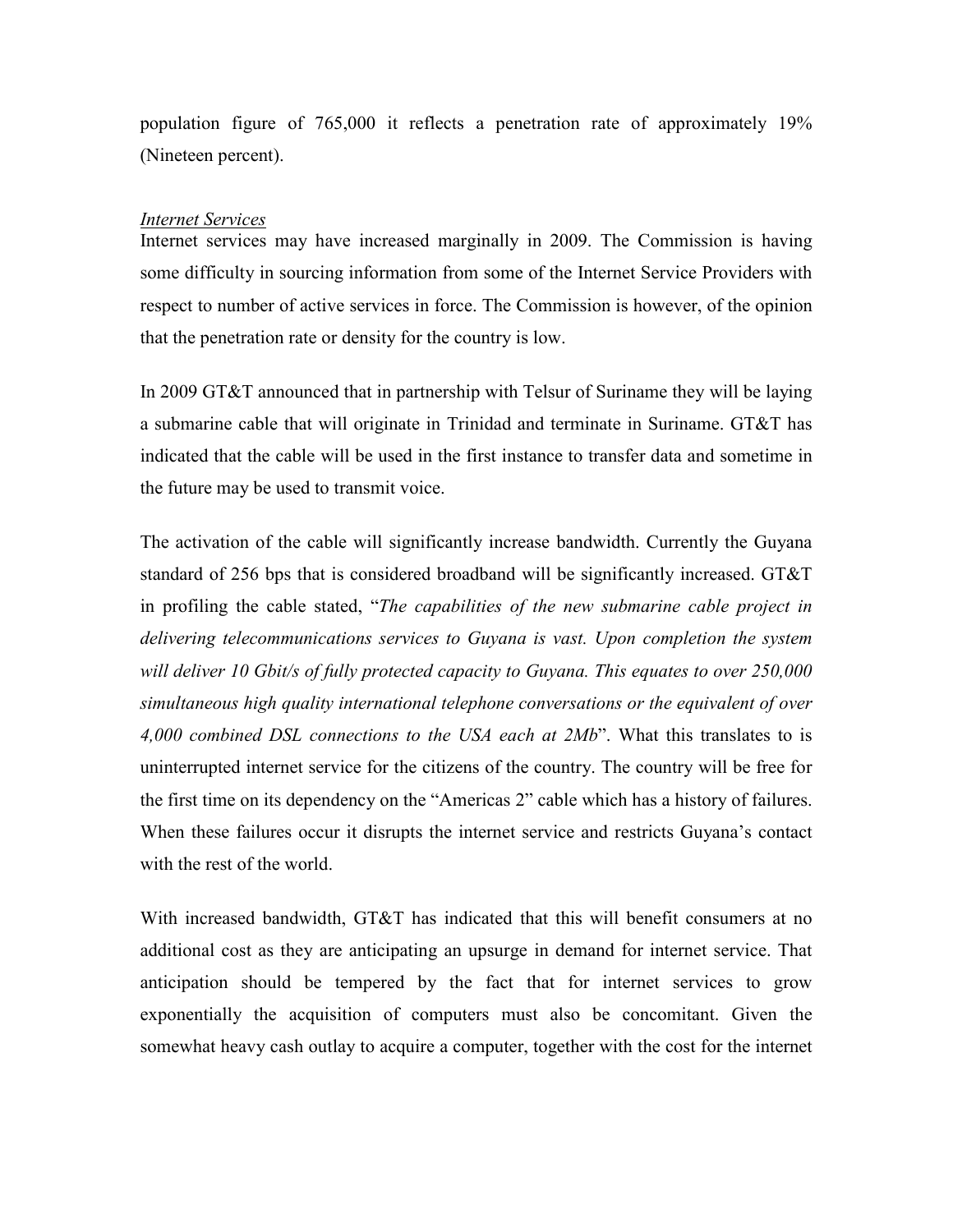service, it remains doubtful that GT&T may experience the anticipated robust growth in the foreseeable future.

The views and opinions expressed in this report are the Finance Division's, and do not in any way bind or commit the Commission.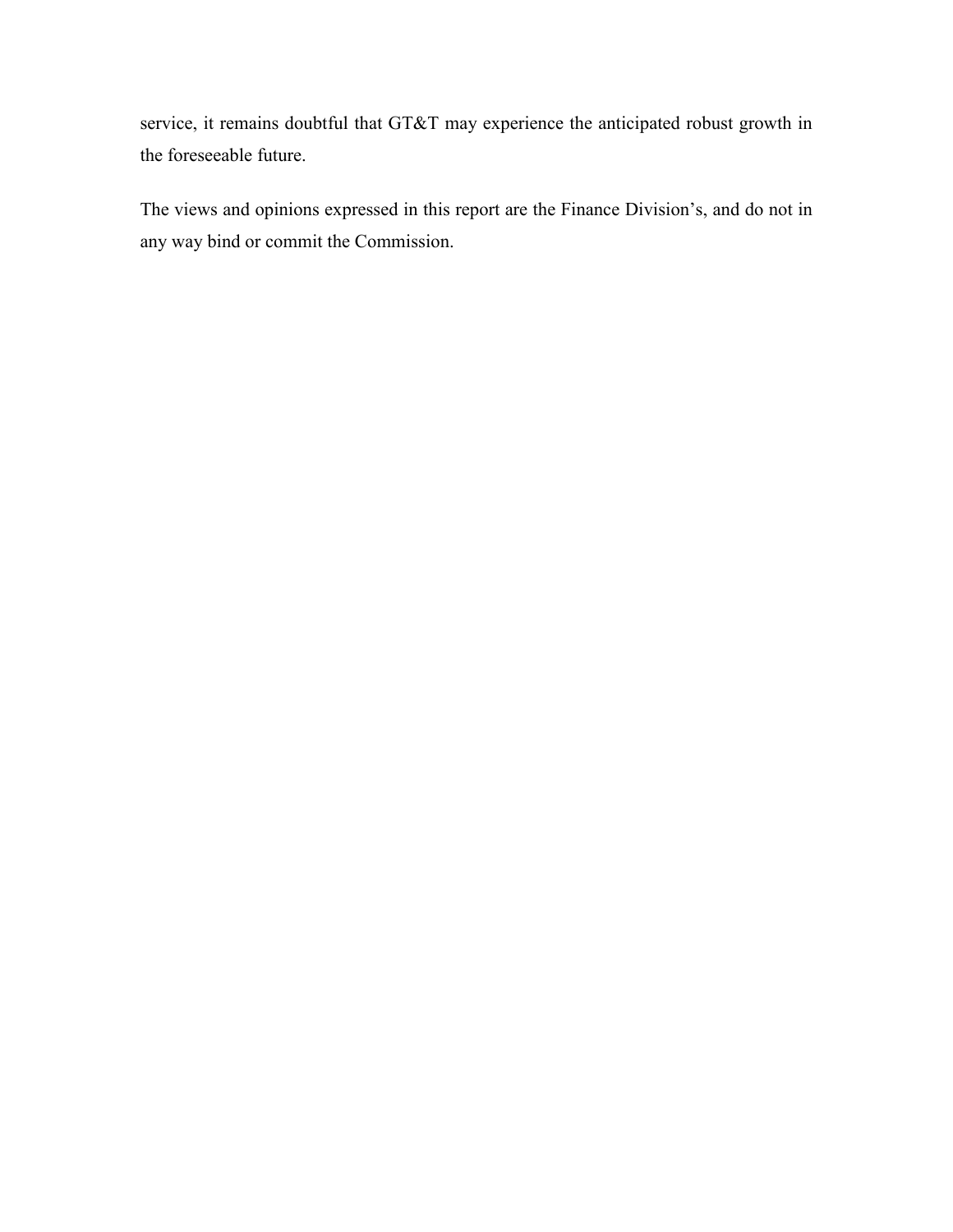# COMPLAINTS' REPORT - COMPLAINTS' REPORT -2009

*Devika Nandranie – Supervisor, Consumer Affairs* 



### **Overview**

The Consumer Affairs Department of the PUC continued with its mandate in 2009, among other functions, to resolve disputes between consumers and the regulated utilities—namely, the

Guyana Power & Light Inc., the Guyana Water Inc., the Guyana Telephone & Telegraph Co. Ltd., and U-Mobile (Cellular) Inc., which is Digicel (Guyana).

The Department received a total of 623 complaints in 2009. There was a decline of approximately 3% when compared to 2008. This decline was related to the electricity and telecommunication sectors. Complaints lodged against GWI have shown a steady increase from 2004.



Complaints received against the regulated utilities for 2009

Miscellaneous matters remained constant for the years 2008 and 2009 at approximately 5.8% of the complaints received for those periods. These are complaints that were lodged with the utility in question by consumers and copied to the PUC—to appraise the Commission of the issues under query.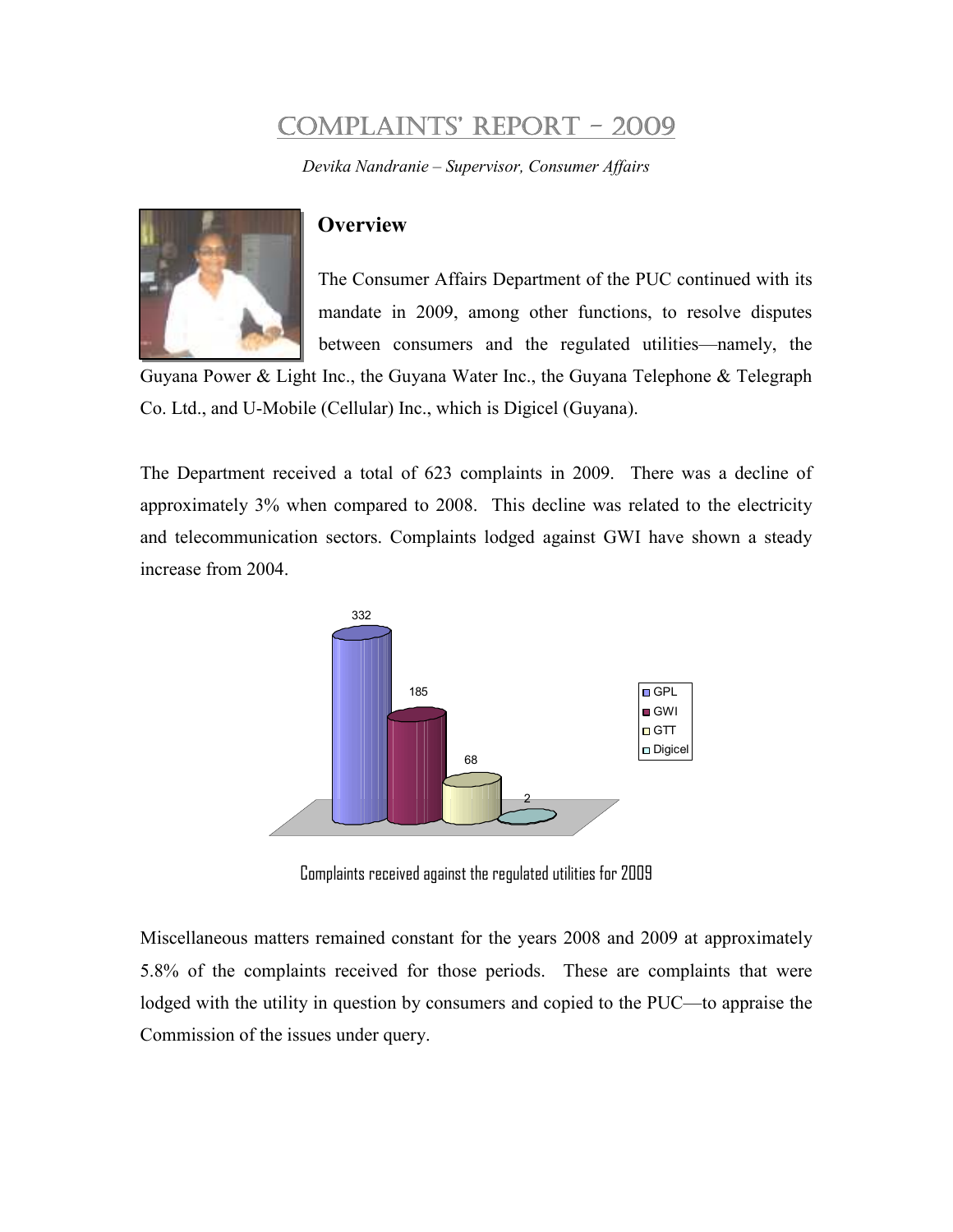As at December 2009 the Commission secured credits/rebates of \$3.9 million for the year on behalf of customers from the regulated utilities.

In pursuit of its public education/awareness campaign, the Commission established a booth at Guyexpo 2009 which, from all indications, was well received. This was in addition to its scheduled public relation roster which included Outreach, Awareness and Schools' Education Programmes.

#### **The Guyana Power and Light Inc**

According to reports received there was not much improvement in GPL's customer relations during the year in review. Consumers continued to be bedeviled by inefficiencies and unprofessionalism which were said to be perpetrated not only by subordinates but by the managerial staff as well.

The majority of complaints received for 2009 related to the electricity sector. The following table illustrates the various categories of complaints received and the resolution rate (70%) as at December 31, 2009.

| <b>Complaint Category</b>      | <b>Amount</b><br><b>Received</b> | <i>Amount</i><br><b>Resolved</b> | Percentage<br>decrease when<br>compared to 2008 | Percentage<br>increase when<br>compared to 2008 |
|--------------------------------|----------------------------------|----------------------------------|-------------------------------------------------|-------------------------------------------------|
| Allegation of Tampering        | 27                               | 24                               | 54%                                             |                                                 |
| <b>Application for Service</b> | 13                               | 7                                | 54%                                             |                                                 |
| <b>Billing Query</b>           | 162                              | 108                              | 25%                                             |                                                 |
| <b>Capital Contribution</b>    | 1                                | 1                                | Remained constant                               |                                                 |
| Change of Tenancy              | 21                               | 19                               | 19%                                             |                                                 |
| Compensation                   | 7                                | $\sqrt{5}$                       |                                                 | 28%                                             |
| <b>Disconnection</b>           | 45                               | 33                               |                                                 | 32%                                             |
| <b>Tariff Issue</b>            | $12 \overline{ }$                | 10                               | 14%                                             |                                                 |
| <b>Technical Issue</b>         | 44                               | 25                               |                                                 | 33%                                             |
| <b>SUB TOTAL</b>               | 332                              | 232                              |                                                 |                                                 |
| Misc. matters                  | 20                               |                                  |                                                 |                                                 |
| <b>GRAND TOTAL</b>             | 352                              |                                  |                                                 |                                                 |

*Miscellaneous matters are complaints lodged with the utility and copied to the PUC*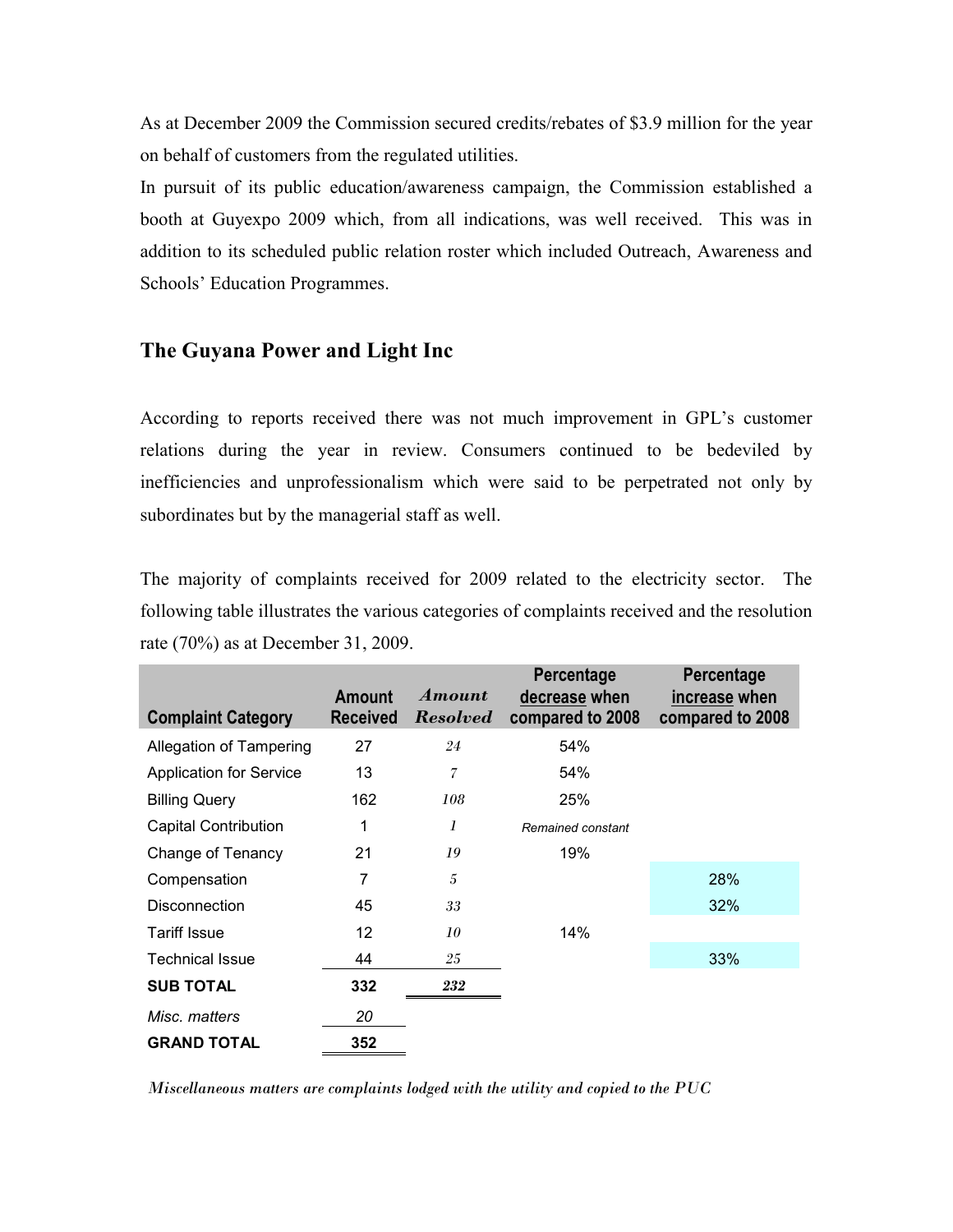#### GPL Complaints by Categories for 2009

As the table above indicates, certain categories of complaints against the GPL have reduced while some areas have seen an increase when compared to 2008.

As at December 31, 2009 consumers' accounts were debited with approximately \$34.1 million for reasons associated with unlawful interference, defective meter, under estimation, etc.

Credits received for the aforesaid period amounted \$1.9 million based on a 60% resolution rate.

The PUC's complaints' resolution process was again hampered by GPL's slow response rate. One of the conditions contained in its License is that GPL is required to respond within 28 days to any complaint filed by the PUC. However, the company continues to deviate from this condition and as a result, complainants are frustrated at the prolonged waiting period and the Commission is stymied in its complaints' resolution process. To expedite the resolution process, the PUC had initiated regular face-to-face meetings but this appeared to have no effect because complaint issues discussed, for instance, in May 2008 were still to be resolved in December 2009.

During the latter half of 2009 there was a spate of power outages which GPL claimed was caused by a short fall in power generation due to an increase in demand as well as old and broken down power structures. The outages were a major concern for consumers and businesses alike because of the impending holiday season and all its implications for cold storage, decorations, festivities—and the necessity for a constant and reliable electricity supply for which such an occasion demands. The situation, however, improved during Christmas because the company commissioned a new generation plant in Kingston, Georgetown, which provided a reliable 21 megawatts of power.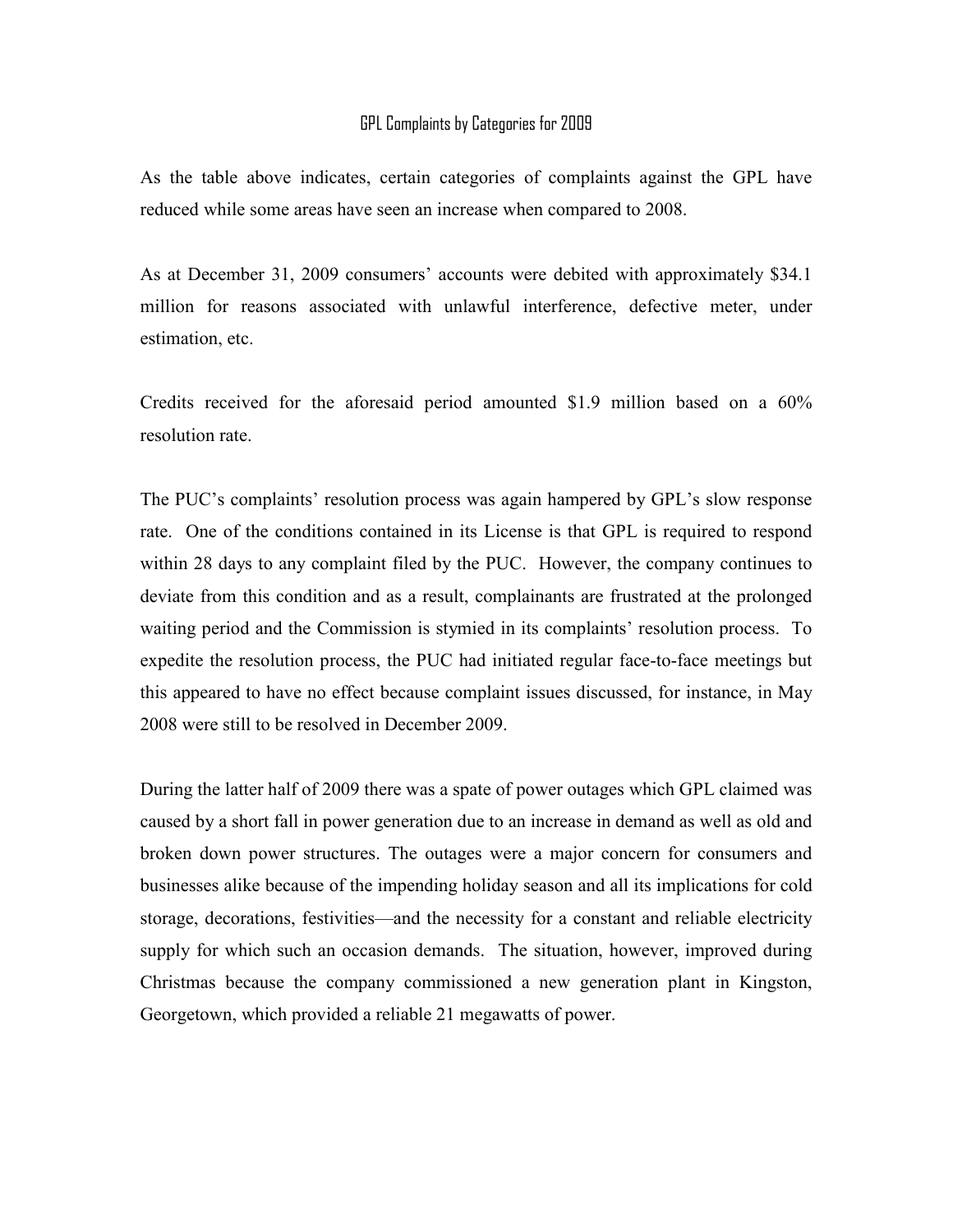There was a great deal of talk from the power company concerning its new Customer Information System (CIS) and its Prepaid Metering System.

The CIS is scheduled for implementation within the first quarter of 2010. The new system is said to be state-of-the-art technology in terms of providing customer information at the company's "finger tips'. The company opined that the current customer database is "archaic" and cannot handle customer information efficiently in terms of capacity/storage /speed. Previously a customer would receive his/her bill almost two months after the period of consumption. The CIS is considered to have the capability to shorten the period in which a customer is billed as well as to fast track applications for new services and change of tenancies, etc.

The prepaid metering system was also introduced during the year in review. According to the power company, this system is geared towards conservation of electricity as well to thwart stealing to a certain extent since it would be difficult to eradicate theft completely. Customers would be in a better position to conserve since the "user interface" which is part of the system would indicate the amount of kilowatt hours (kWh) remaining which would prompt customers to reduce usage until they are able to replenish—by maybe switching off the television set, lights, etc. Purchasing kWh is somewhat like buying a prepaid phone card where you enter a set of digits into the system. The system is designed to inform you when the "credit" is about to finish, in which case you will recharge.

Due to widespread electricity theft by businesses GPL continued to install the ITRON meters on business premises. They are used to deter/curb the unlawful interference with the company's installations (stealing) by businesses. They are read using a hand-held computerized reading device—more commonly referred to as the "swipe technology". The reader merely passes by the meter, points the device and the reading is recorded. No contact has to be made with the meter. It is described as a "hands off" approach in transferring the recorded data to the customer database—meaning that it does not require the meter reading/consumption it recorded to be imputed manually in the company's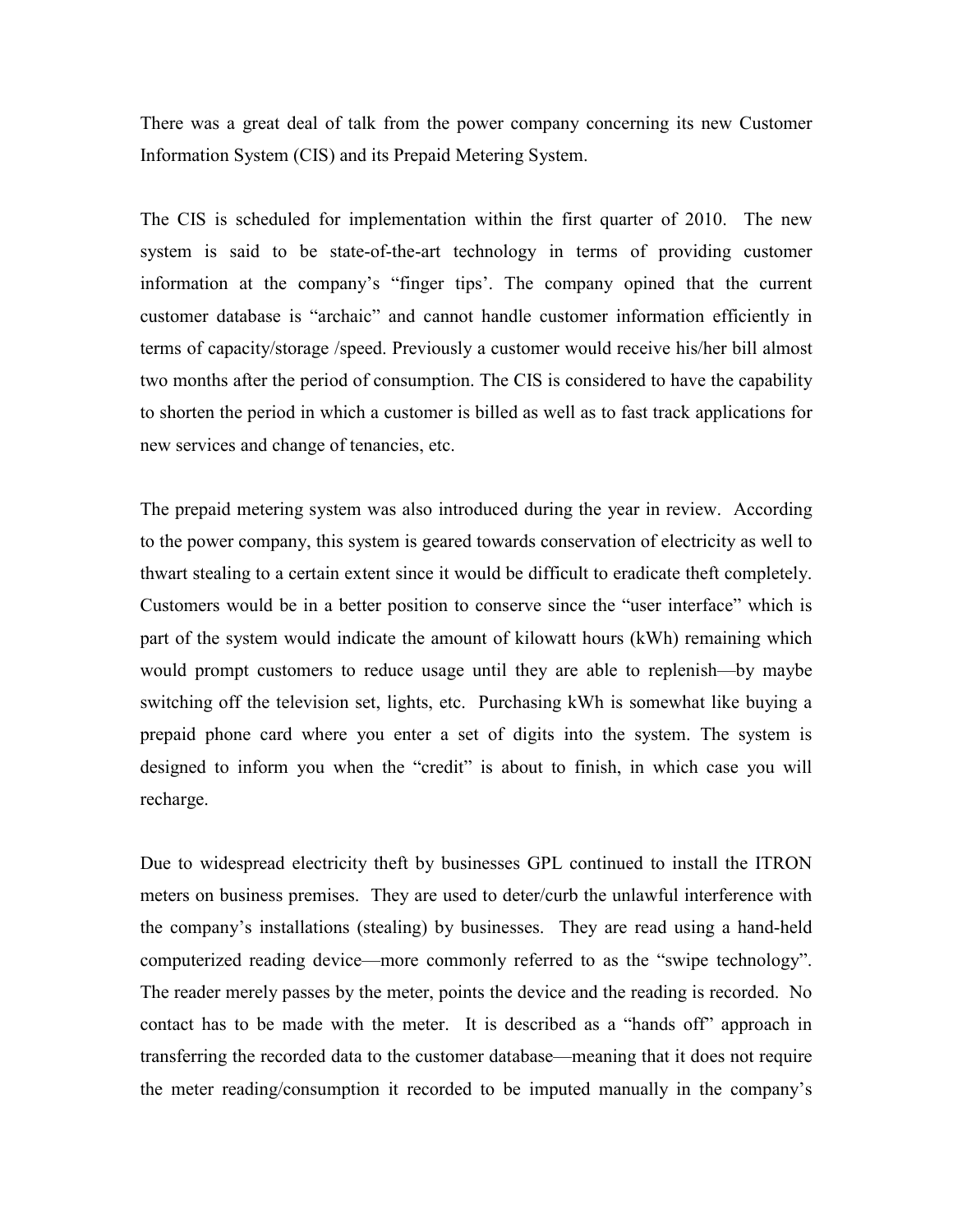customer database which still is the norm in the majority of cases where the Itron meters are not used—for instance, on residences and small commercial entities..

#### **Guyana Water Inc**

There has been an increasing number of complaints against GWI through the years 2004 to 2009—as the following graph illustrates.



As with the previous years, the majority of the complaints against GWI related to billing queries such as estimated consumption and previous balances and the lengthy period the GWI takes to make the necessary corrections for over-billing of customers' accounts.

Estimated consumption was a sore point in 2008 and this continued to be a contentious issue in 2009. Many customers' consumption was estimated for prolonged periods despite actual readings taken by meter readers. This issue had a more profound effect on customers who were overbilled and who had to wait until corrections were vetted by a special committee before the credit adjustments can be made to the billing system and this committee did not meet regularly.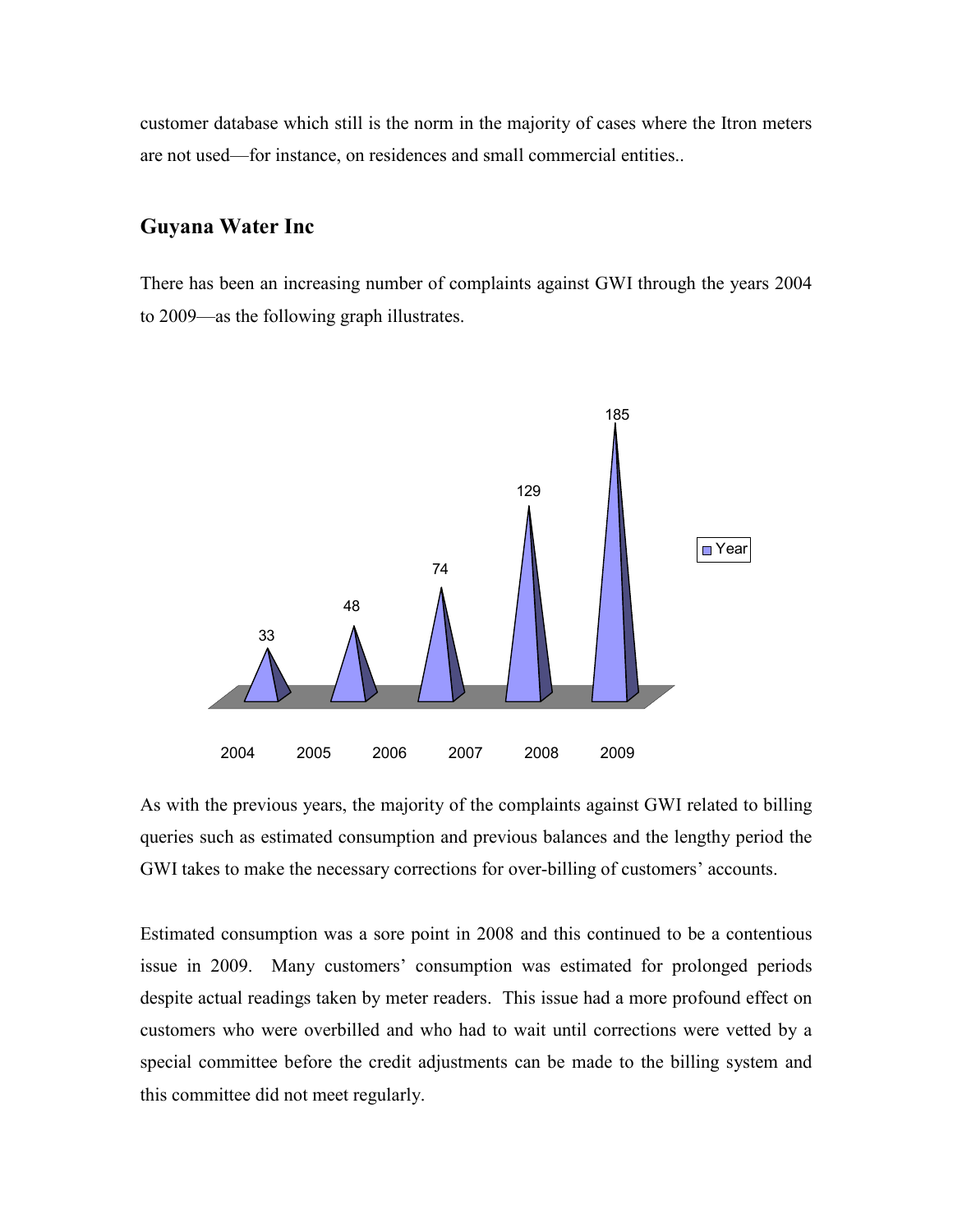Customers also continued to have problems deciphering the information on the bills issued by GWI. The Commission again in 2009 indicated to GWI that customers are having difficulties interpreting their billing information and that the company should try to make the bills more customer-friendly.

The response rate for complaints filed with GWI had improved slightly in 2009. The Commission was able to secure rebates of \$1.9 million on behalf of customers for 2009 based on the 78% resolution rate to complaints filed with the water sector.

#### **Guyana Telephone & Telegraph Co. Ltd**

The Commission received 67 complaints against GT&T for 2009—a decline of approximately 9% from 2008. At December 31, 2009 GT&T's response rate was very good (84%). This rate was slightly down by 13% when compared to 2008 (95%).



#### GT&T Complaints by Categories for 2009

Technical issues and applications for wire line service were the prevailing complaints in 2009.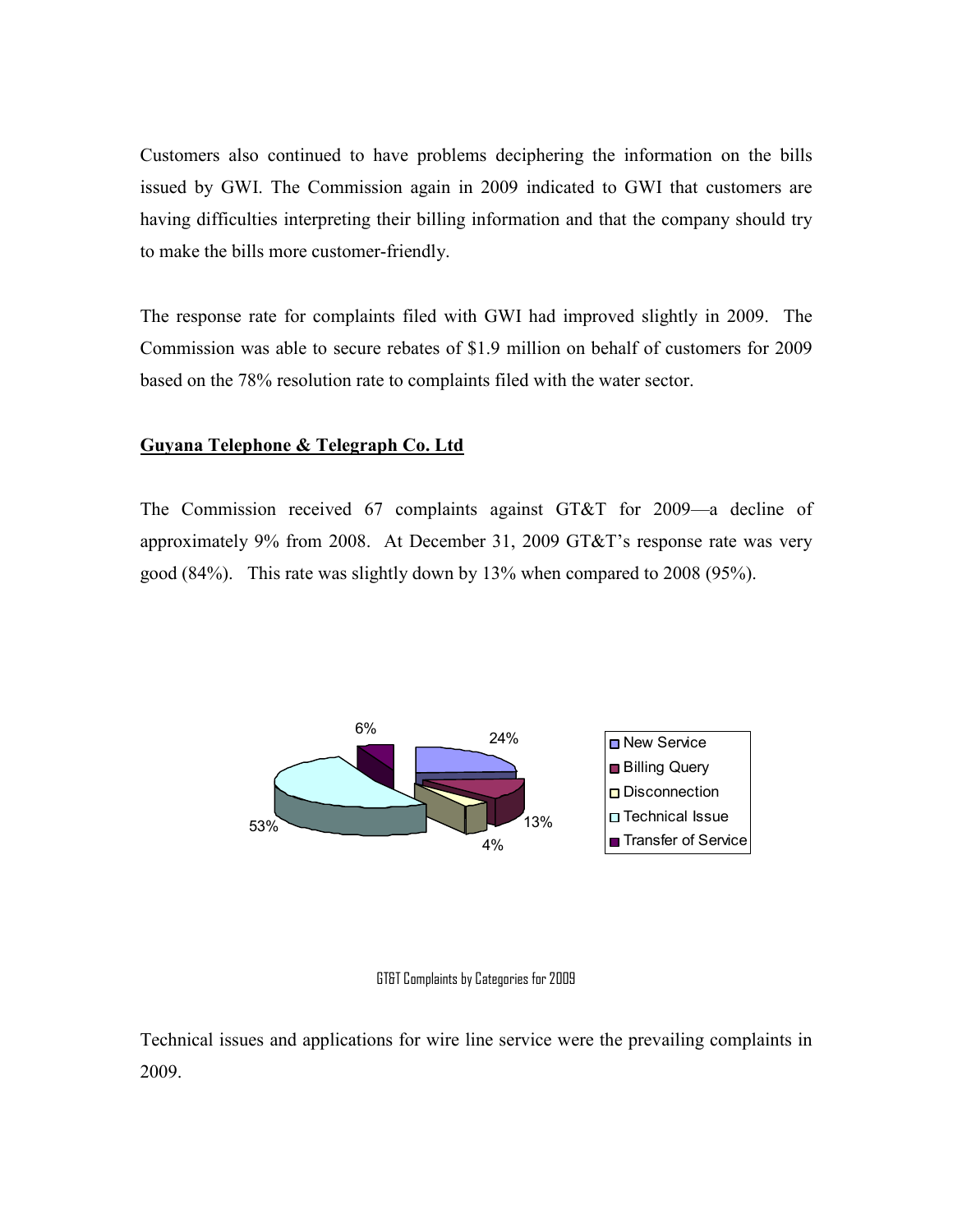Consumers are desirous of having the wire line service because of its reliability and the fact that it remains a cheaper alternative to the cellular service. The provision of this service is said to hinge on the availability of switches in certain areas. It is also hindered by the fact that certain areas are not fully regularized although they may have been inhabited for many years.

In 2009 GT&T continued to experience setbacks with vandalism of phone cables which caused disruptions in service to hundreds of subscribers. These cables were apparently destroyed for their copper content and GT&T had appealed to the general public for assistance in combating this problem.

Billing complaints generated a mere \$1,392.00 in rebates from GT&T at December 31, 2009.

#### **PUC Public Awareness Campaign**

The Commission continued with its public awareness campaigns from previous years in the form of Consumer Awareness, Consumer Outreach and Schools' Education Programme. Representatives were invited from all of the regulated utilities to participate in these programmes. The programmes were successful in terms of not only accomplishing the basic objective of creating an awareness of the PUC—but highlighting the problems consumers are experiencing in the various communities.

The PUC also made its presence felt by establishing a booth at the Guyana National Exhibition at the Sophia Exhibition Complex in 2009.

The following is a list of the places the PUC visited in 2009 in its bid to reach out to consumers and potential consumers.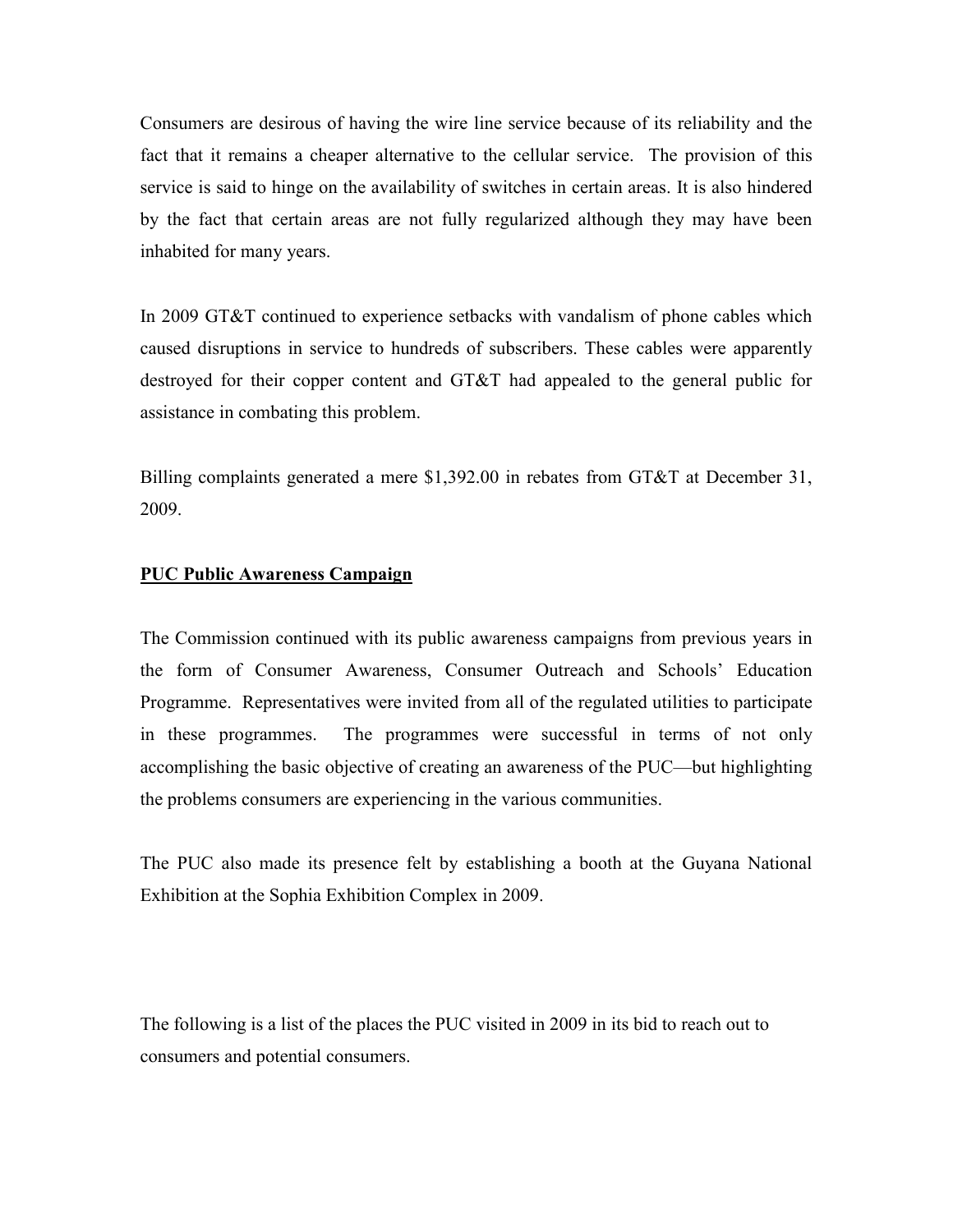#### **Consumer Awareness Roster - 2009**

- Stabroek Market January
- Muneshwar's Store, Georgetown: ………………….. March
- Woodlands Hospital, Georgetown: ……………………May
- Bourda Market, Georgetown:………………………….. July
- Lusignan Market, E.C. Demerara……………………… September
- Shell Gas Station (New Market Street, Georgetown)….. November

#### **Consumers Outreach Roster – 2009**

- Helena's Primary School, Mahaica, E.C. Demerara: ……February
- Soesdyke Primary School, E.B. Demerara:……………… April

#### **Schools' Education Roster – 2009**

- Brickdam Secondary, Georgetown:……………………... September
- ISA Islamic School, Georgetown:………………………. November

Guyana National Exhibition – September 2009

#### **Staff Training**

Staff members participated in the  $7<sup>th</sup>$  Annual Conference of the Organisation of Caribbean Utility Regulators (OOCUR) which was held at the Grafton Beach Hotel, in Tobago.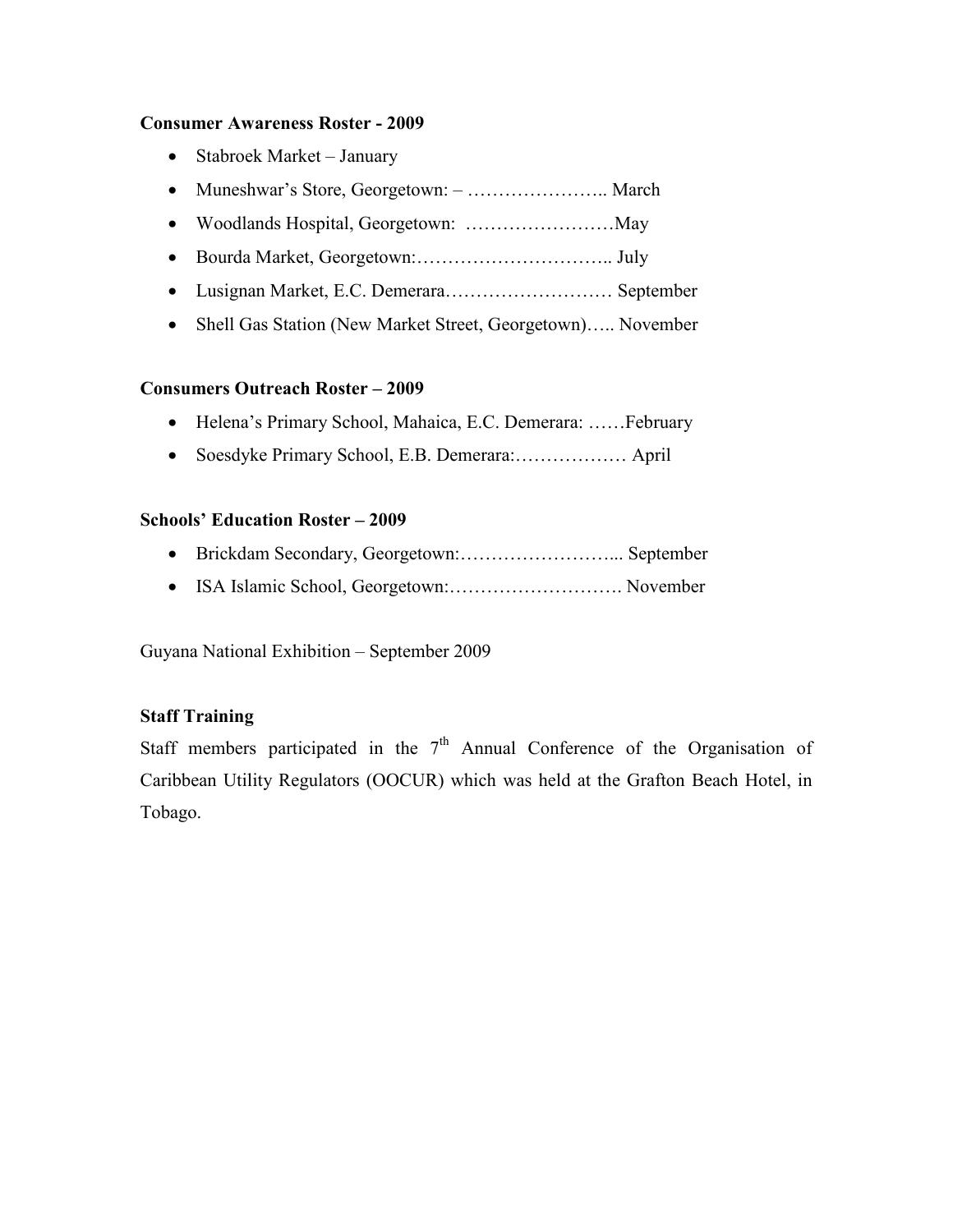# ENGINEERING DEPARTMENT - 2009

*Shankar Singh – Engineer* 



The Engineer, who joined the Public Utilities Commission from the second quarter of 2009, concentrated initially on outstanding GPL consumer complaints, which were technical in nature and previously filed with the utility. Some were in gridlock and technical analyses did pave the way for paths to resolution.

A few of those matters can be recalled quite vividly. There was one case where a customer was billed for large amounts over a five-month period. Our analysis showed that it was not possible for the customer to consume the amounts billed by GPL. Calculating the maximum amps from the kWh billed for each of those five months for 24 hours per day, each day of the month, resulted in  $13.5 - 40.0$  Amps. It seemed highly unlikely that the customer's 10-Amp meter could have sustained such measurements continuously for five months and still have a measurement accuracy of 99.3% when verified by GPL's Bird Dog Plus Analyzer a few years later.

In another matter, a customer reported that when a new tenant in the bottom flat of her apartment building got his service, her consumption escalated. GPL investigated and discovered that their crew had apparently connected the line side of the new tenant's meter to the load side of the complainant's meter, and instead of crediting the customer's account, GPL advised her that her consumption will be monitored to see if a credit was warranted. Our analysis showed that when the new tenant's consumption was subtracted from the complainant's consumption, her consumption was consistent to what it was prior to the new tenant's service and returned to normal after the anomaly was corrected. However, GPL had already billed both the new tenant and the complainant for the new tenant's consumption and advised the complainant that her account will not be adjusted.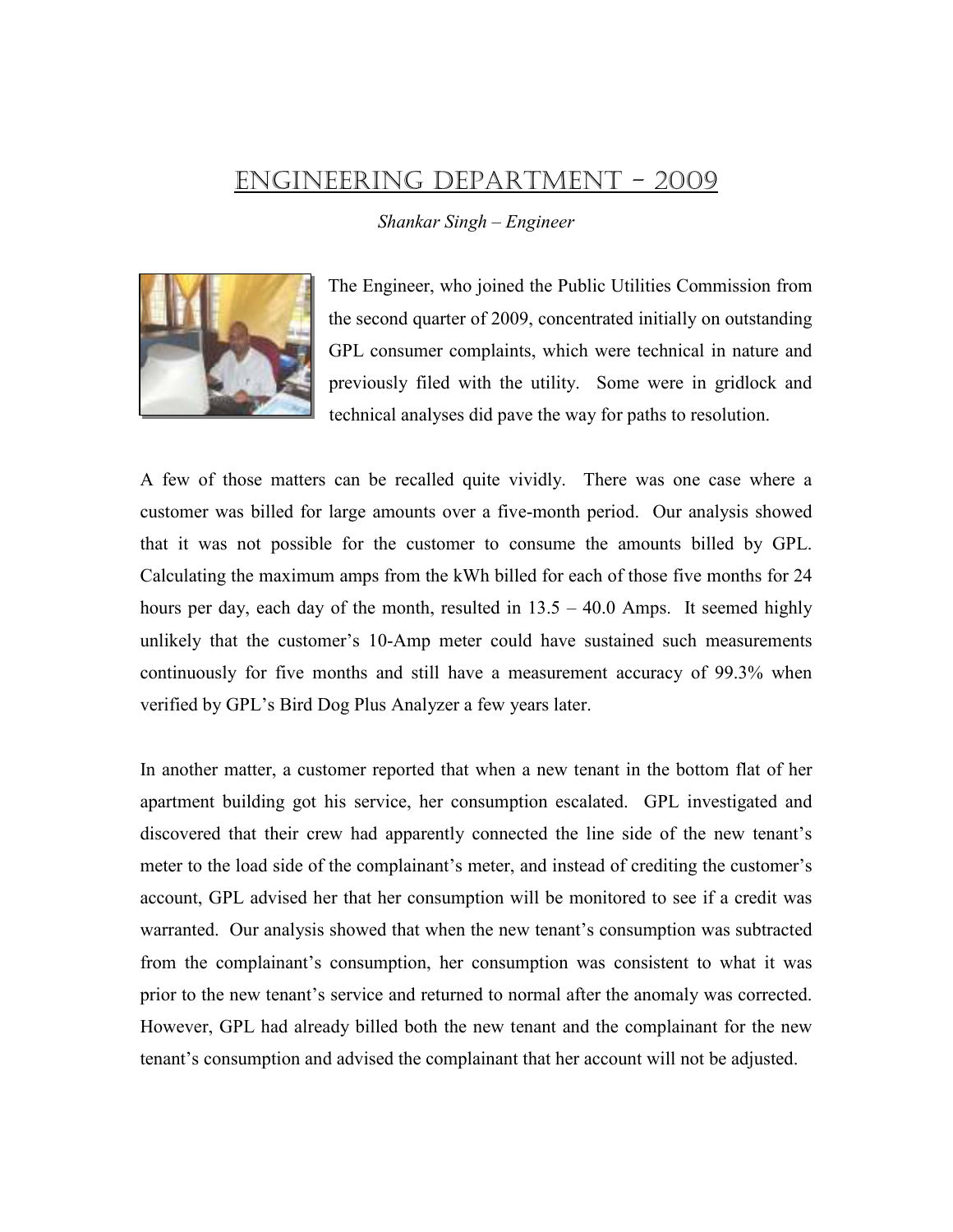#### **GPL kWh Estimates and Justification**

GPL usually estimates consumers in situations where electricity meters are underrecording, and when there has been unauthorized interference of meters which prevents them from accurately recording the energy supplied.

Many times the estimates appear to be unreasonable and unjustified. Despite the Hon. Prime Minister's letter to GPL, dated October 5, 2007, on Debit and Credit Adjustments, there appears to be insufficient adherence to his instruction, which is required to justify estimates.

The Prime Minister had instructed that, "*Where debit or credit adjustments are applied to customers' bills GPL will provide such customers with a written explanation/justification and a detailed statement showing how the amount was computed. Such explanation must accompany the bill or must be mailed to the customer within five (5) working days following the bill issue date.*" This Commission is not aware of any customer, which has a GPL matter before the PUC and received a bill in 2009 with a debit charge, which was followed by any detailed statement of the debit within five working days of the bill issue date. The PUC is of the view that that the Hon. Prime Minister's instruction is not complied by GPL.

At times GPL attached an estimate sheet, without any details of the computation, to some of their responses to our requests for the detailed statements. Some of the estimates for consumption of appliances also appear to be unreasonable and unjustified. For example, according to the said estimate sheet, a consumer with a Compact Fluorescent Lamp is estimated to consume more electricity than a consumer with a 20-watt fluorescent lamp. A water pump is estimated to be used for more than 2½ hrs daily while the average household is alleged to use a typical electric sewing machine from Courts for at least  $4\frac{1}{2}$ hrs every day.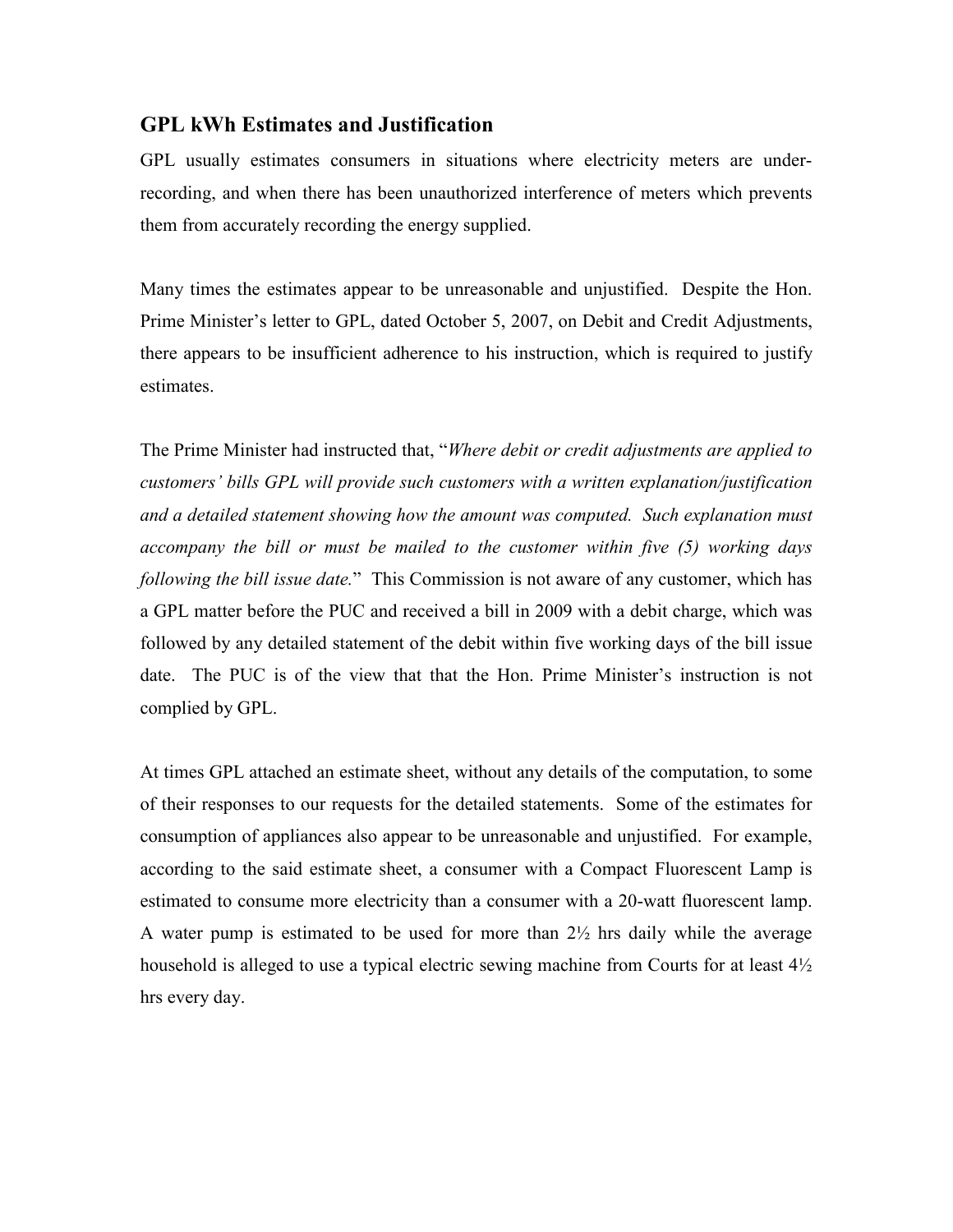In 2010 the Commission plans to renew its efforts to have GPL comply with the Hon. Minister's directive and to have GPL come up with estimates that are considered to be reasonable for both the consumer and the utility.

#### **Pre-paid Meters**

The Commission is very pleased with GPL's implementation of the pre-paid metering system and is cognizant of efforts to promote it, which include several catchy jingles on the radio. The Commission believes that the pre-paid meters will have a positive impact in GPL's efforts to not only increase its revenue for the same amount of generation, but will also provide some relief for GPL's overloaded feeders, which the utility often complains about. Some consumers will have no choice but to reduce their consumption in an effort manage their energy consumption more efficiently for a reduction in electricity costs.

This was noteworthy to be mentioned since in page 49 of the PUC's Annual Report of 2006, the then Engineer reported that pre-paid meters were discussed with GPL officials. However, at that time it was indicated that such meters were not practical for Guyana.

#### **Frequency change from 50 Hz to 60 Hz in some sections of Georgetown**

In the latter part of 2009, GPL embarked on an exercise to convert the supply frequency in some sections of Georgetown from 50 Hz to 60 Hz. This conversion should ultimately result in a reduction in system losses from its frequency converter.

In addressing the issue of the frequency mismatch between the 50 Hz meters and the 60 Hz supply, the CEO was reported in the Stabroek News of September 28, 2009, as saying that, "*If I have a 50 Hz meter and a 60 Hz supply, the meter tends to under-record*". Our research however, had revealed otherwise. Errors would be introduced when an induction meter, which is used at a frequency different from that of the circuit on which it was designed to operate, is used at power factors other than unity. The meter may either over record or under record, depending upon whether it was designed for a higher or lower frequency than that of the circuit on which it operates and depending on whether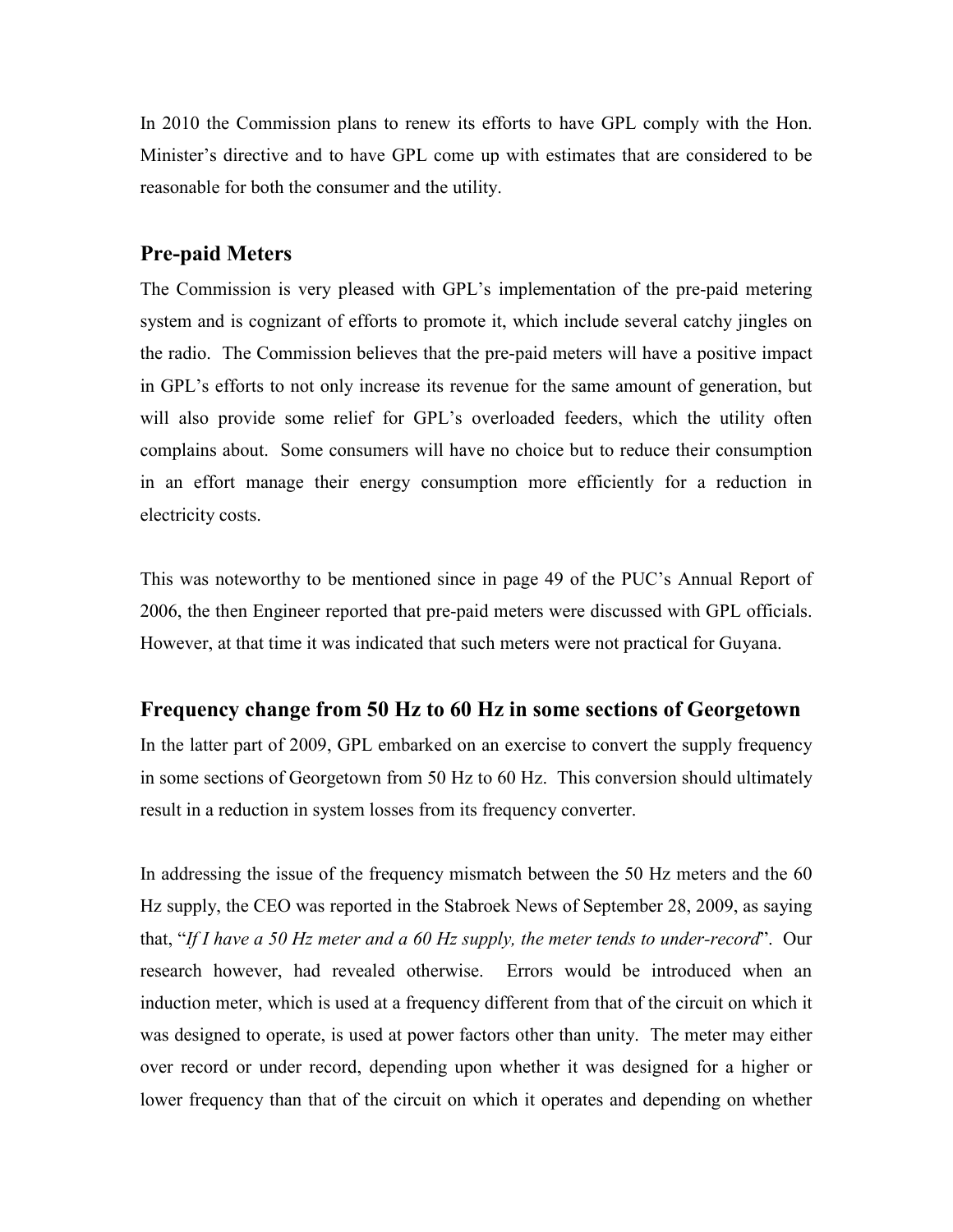the current is lagging or leading. The effect of a frequency above normal will be to make the meter over record on lagging currents. Therefore, for typical consumer loads which can be mostly inductive in nature, this would be the expected effect on the meter if it was designed for 50 Hz and the supply frequency is 60 Hz. A frequency below normal will cause the meter to under record on lagging currents. Again for inductive loads, a 60 Hz meter on a 50 Hz supply will tend to under record on lagging currents.

This was also substantiated by the Final Report of the *Consulting Services for Evaluation and Prioritisation of Loss Reduction Investments* under the *Guyana Unserved Areas Electrification Programme,* which was done by Power Planning Associates Ltd. Page 23 states, "*Many customers' installations in the Georgetown area which operate on the 50 Hz system have 60 Hz meters installed. The meter manufacturer (ABB) states that in general these meters are operating outside their design parameters and will (unless they are designed specifically to be independent of frequency) tend to run slow*."

The CEO's comment in the Stabroek News' article could have been correct for currents at leading power factor. However, his load would have had to be capacitive in nature and this would contravene Section 7.3 (d) of GPL's Standard Terms & Conditions for Electric Services which says, "*The customer shall not operate at a leading power factor* ...".

It was thought that the over-recording of a 50 Hz meter on a 60 Hz supply should not result in a significant increase in consumption. The PUC intends to monitor GPL's replacement of the frequency mismatched meters for subsequent replacement by GPL.

#### **The Itron Sentinel Electronic Meter**

GPL now uses the Itron meter for many commercial and industrial services. Unlike the analogue meters which were usually installed within "hand reach", this meter is now pole mounted and thus reduces the incidents of theft.

Issues sometimes arise when some consumers experience meter change to the Itron meter and these include multiplier issues and access to meter number and readings. The matter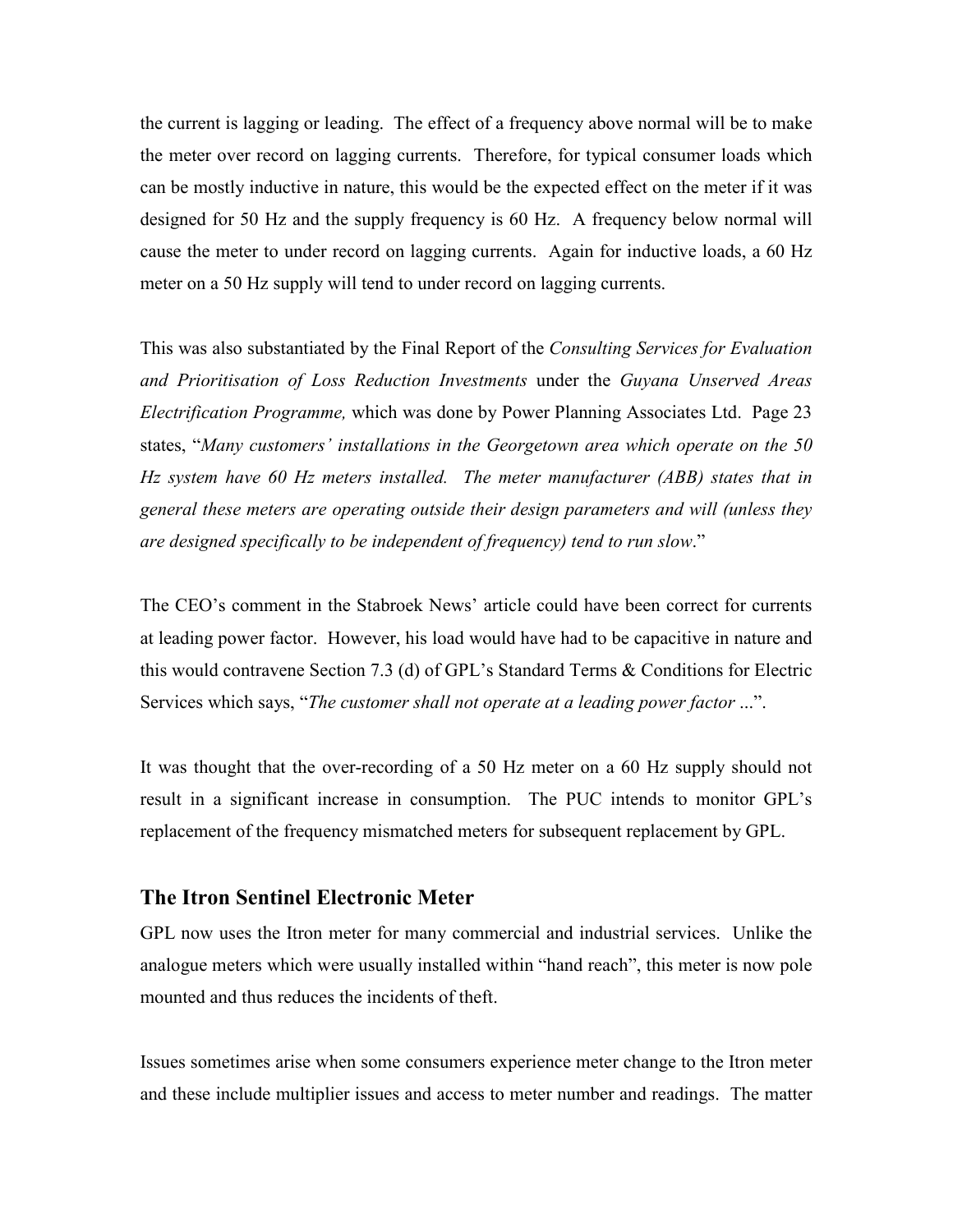was discussed at one of the PUC/GPL meetings on consumers' issues where the PUC suggested that the following recommendations be adopted for the Itron services:

- i. Customers should be allowed to verify the specifications of their metering transformers (CTs and PTs). This is usually attached to the measurement transformers which are located in the meter box.
- ii. Customers should be asked to sign a document (with a copy provided to the customer) to acknowledge the following data when such meters are installed.
	- (a) Meter number.
	- (b) Specifications of the Current Transformers and Potential Transformers (if any).
- iii. Some arrangement should be made where customers can access or acknowledge their monthly meter readings.

In another matter before the PUC, GPL replaced an analogue meter with an Itron meter for a customer on industrial tariff around September 2007. Due to a programming error, the Itron meter could not provide monthly readings to bill the customer. As a consequence, the customer was estimated for approximately one year with energy charges that averaged about \$1,765,777 per month, which were consistent with the consumption from previous years with the analogue meter. So for about one year neither GPL nor the customer had access to the actual consumption, while it took GPL the same amount of time to figure out the problem.

After resolving the problem a year later the customer then received a bill with an energy charge of \$15,598,055.00 for the  $12<sup>th</sup>$  month and was told that GPL underestimated the consumption for the previous 11 months.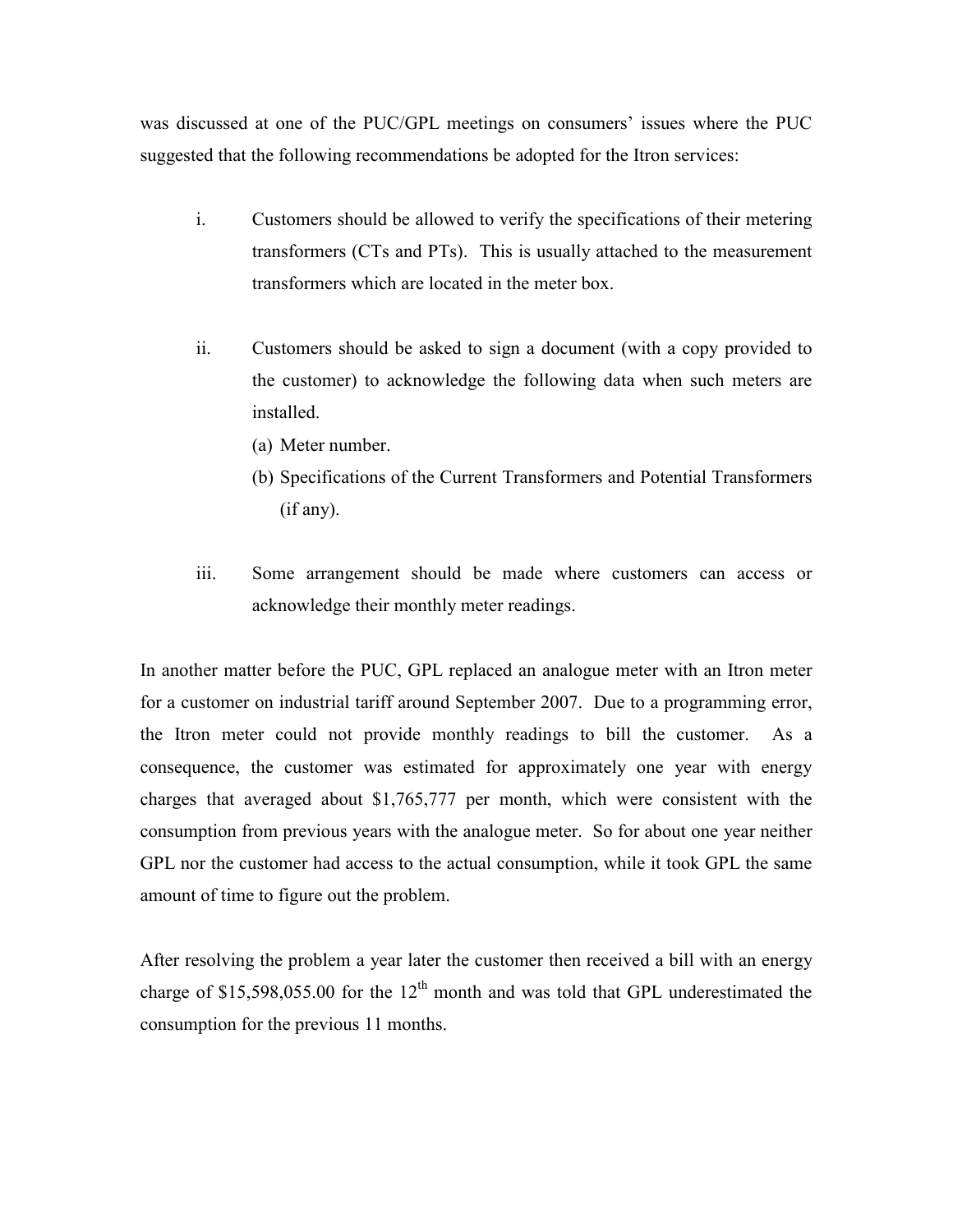This electronic meter will no doubt benefit the utility tremendously by reducing the incidents of electricity theft. However, GPL should make these installations more "customer friendly" and avoid situations where customers will receive estimated bills for more than "*a reasonable minimum*".

#### **In-service measurement accuracy verification of Electricity Meters**

With the acquisition of the Bird Dog Plus Analyzers, GPL is now better equipped to perform credible verification of the measurement accuracy of electricity meters.

The 5000 and 6000 Bird Dog Plus Analyzers are microprocessor-based digital instruments that are specially designed for in-service testing of metering installations in the field with percentage accuracy of 0.2%. The results from these instruments can provide good guidance on the performance of meters and can also assist the Commission in ensuring that both the consumer and the utility gets a fair deal for matters that involve credits or debits due to the over-recording or under-recording of meters.

The Commission is however, cognizant that the Bird Dog Plus Analyzer, with all accessories and probes, is calibrated at the factory as a total system and expects that the system will only be used with the accessories provided and in the manner prescribed by the manufacturer. The PUC further expects that each system used by GPL will be recalibrated once every 2 years, as recommended by the manufacturer, if credibility of the results is to be considered.

#### **GWI's Tariff Consolidation**

A tariff consolidation proposal, which was subsequently withdrawn, was made by GWI. The proposed tariff structure was an attempt to consolidate the current 30 odd bands into fewer bands, with adjustments to accommodate fixed charges which the current tariff structure does not have. The current tariff needs to be restructured to include fixed charges and to reduce the number of bands it contains. It is felt that this can be achieved without any significant, if any, increase in tariffs.